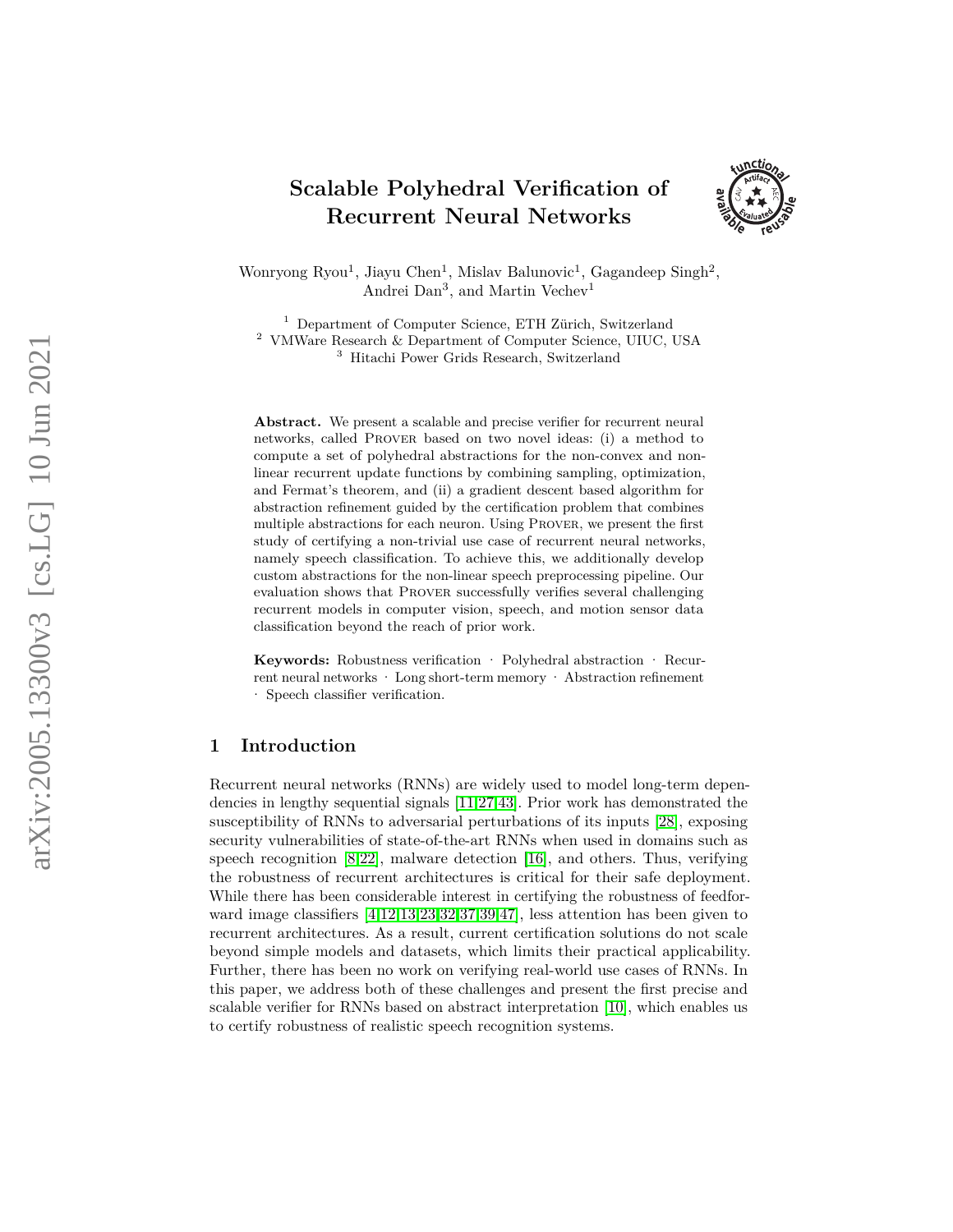<span id="page-1-0"></span>2 W. Ryou et. al.



Fig. 1: Certification of recurrent architectures using Prover: utterance "stop" with perturbations is correctly classified. Possible perturbations are captured and propagated through the system, then refined backward for improved precision.

We illustrate the problem setting and overall flow in Fig. [1.](#page-1-0) Here, a speech recognition model based on the Long Short-Term Memory (LSTM) architecture [\[15\]](#page-21-9) receives a signal encoding the utterance of "stop" by a human. As such models are usually employed in noisy environments, they must robustly classify variations (e.g., voice changes) to the utterance "stop". However, recent work [\[8\]](#page-21-2) has shown the model may be fooled into classifying the utterance as "go". It is important to prove such mis-classifications are not possible, thus avoiding a potential exploitation by an adversary, for instance in automated traffic control settings (which can lead to accidents). Our goal is to design a verifier that can formally establish the robustness of such models against noise-induced perturbations. We focus on LSTMs, as they are the most widely used form of RNNs, but our methodology can be easily extended to other architectures (e.g., Gated Recurrent Unit (GRU) [\[9\]](#page-21-10)). Fig. [1](#page-1-0) shows how our proposed verifier, called Prover, (Polyhedral Robustness Verifier of RNNs) automatically verifies the robustness of the model. Here, the labeled rectangles represent operations in the network. The "Preprocess" box captures domain-specific pre-processing operations (typically present when using RNNs, e.g., speech processing). In our method, we first compute a polyhedral abstraction capturing all speech signals given as input to the model under the given perturbation budget. At each timestep *i*, the pre-processing operation receives a polyhedron  $s^{(i)}$  and produces an output polyhedron  $x^{(i)}$ . This shape is then propagated symbolically through the LSTM and the post-processing stage, resulting in a polyhedral output shape, denoted as  $z$  (blue shape in Fig. [1\)](#page-1-0).

**Key challenge: polyhedral abstractions for LSTMs** The main challenge in certifying LSTMs is the design of precise and scalable polyhedral abstract transformers for the non-linear operations employed in LSTMs: given a polyhedral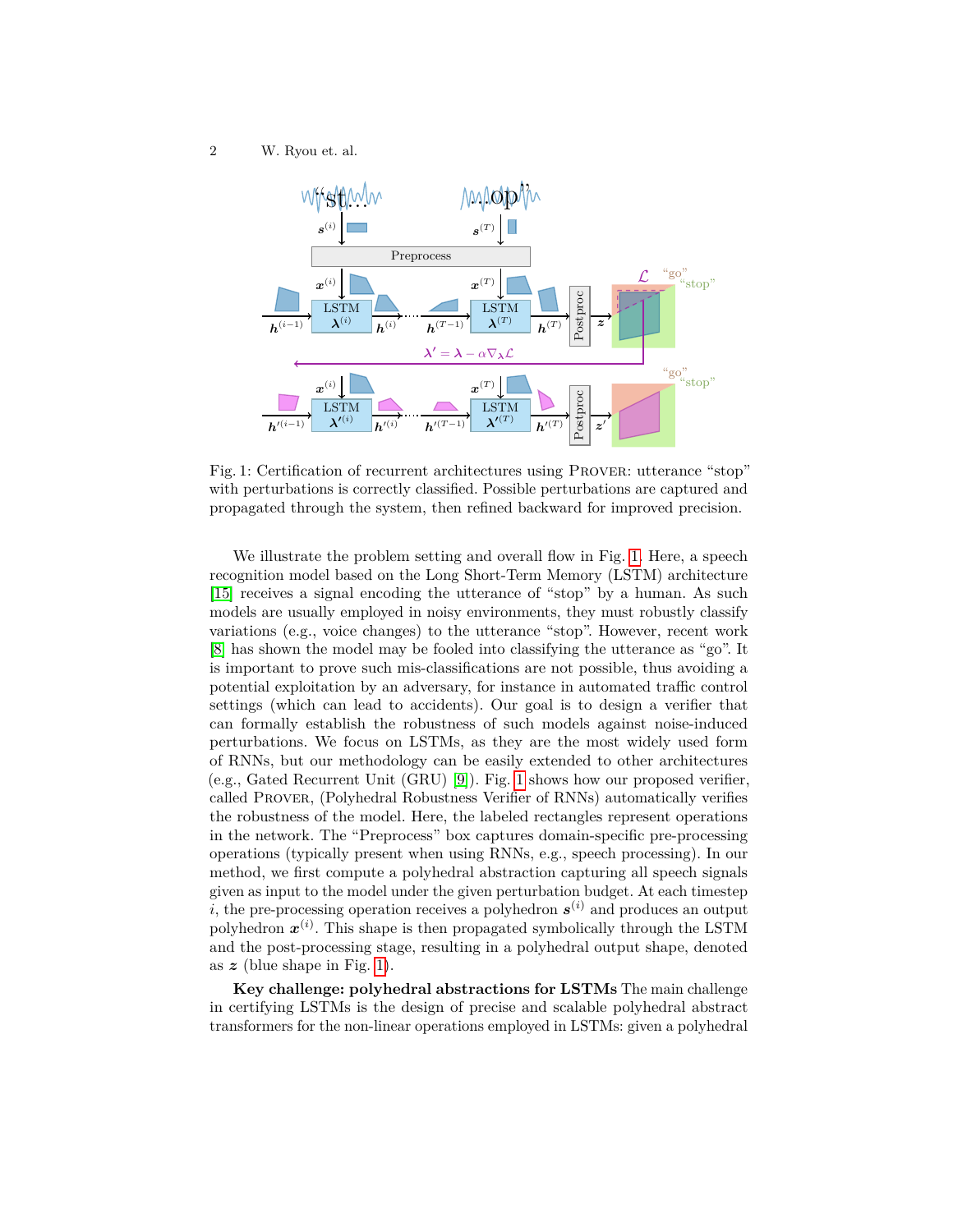shape capturing hidden states  $h^{(i-1)}$ , to produce the shape capturing the next set of hidden states  $h^{(i)}$ . A recent method [\[21\]](#page-21-11) computes this based on gradientbased optimization but suffers from two main limitations. First, the optimization procedure is computationally expensive and does not scale to realistic use cases. Second, the method lacks convergence and optimality guarantees. To address these issues, we introduce a novel technique based on a combination of sampling, linear programming, and Fermat's theorem [\[1\]](#page-20-1), which significantly improves the precision and scalability compared to prior work [\[21\]](#page-21-11), while offering asymptotic guarantees of convergence towards the optimal solution.

**Refinement via optimization** To certify robustness, we must verify that each concrete point in the output shape  $z$  corresponds to the correct label "stop". However,  $z$  can contain, due to over-approximation, spurious incorrect concrete points (it intersects the red region representing incorrect outputs). To address this issue, we form a loss based on the output shape, backpropagate the gradient of this loss through the timesteps and adjust the polyhedral abstractions in each LSTM unit to decrease the loss. The goal is to refine the abstraction, guided by the certification task. We illustrate this process in Fig. [1](#page-1-0) using the purple backward arrow with the refined polyhedral abstraction shown in purple. Using the refined abstraction, the new output shape  $z'$  (purple polygon) lies completely inside the green region of the output space, meaning it provably contains only correct output vectors (corresponding to "stop"), and hence certification succeeds. Overall, our method significantly increases the precision of end-to-end RNN certification without introducing high runtime costs.

**Key contributions** Our main contributions are:

- **–** A new and efficient method to certify the robustness of RNNs to adversarial perturbations. Our method relies on novel polyhedral abstractions for handling non-linear operations in these architectures.
- **–** A novel method that automatically refines the abstraction for each input example being certified guided by the certification task.
- **–** An implementation of the method in a system called Prover and evaluation on several benchmarks and datasets. Our results show that Prover is precise and scales to larger models than prior work. Prover is also the first verifier able to certify realistic RNN-based speech classifiers. The code is available in <https://github.com/eth-sri/prover>.

# **2 Related work**

While the first adversarial examples for neural networks were found in computer vision [\[41,](#page-22-6)[6\]](#page-20-2), recent work also showed the vulnerability of RNNs [\[28\]](#page-22-1). Modern speech recognition systems, based on RNNs, were shown susceptible to small noise crafted by an adversary using white-box attacks [\[7,](#page-20-3)[8\]](#page-21-2), achieving a 100% success rate against DeepSpeech [\[14\]](#page-21-12), a state-of-the-art speech-to-text engine. These were later followed by attacks based on universal perturbation [\[26\]](#page-21-13) and temporal dependency [\[46\]](#page-22-7). Recent work [\[31](#page-22-8)[,22\]](#page-21-3) demonstrates that adversarial examples for audio classifiers are realizable in the real-world. While giving an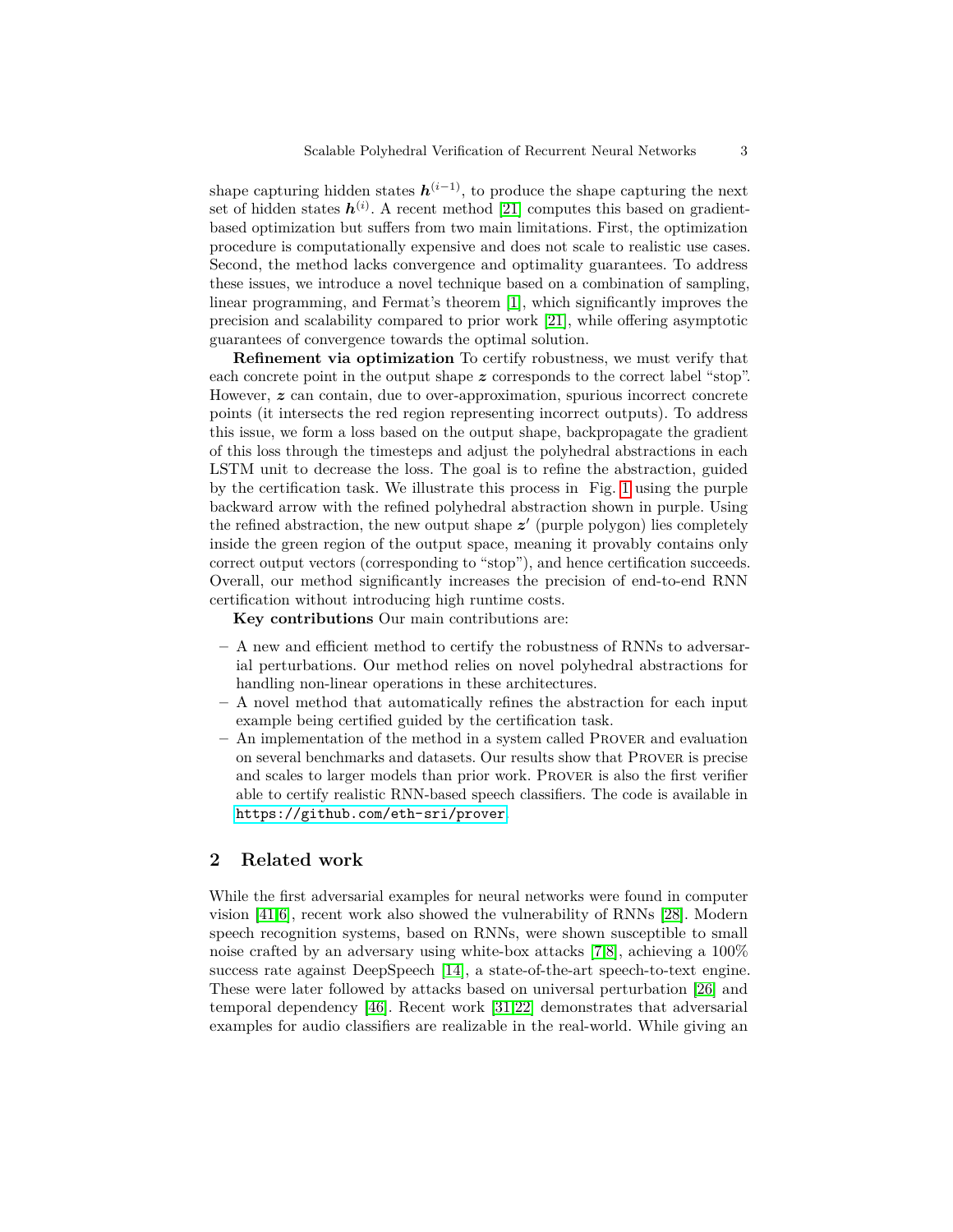4 W. Ryou et. al.

empirical estimate of the vulnerability of RNNs, these works do not provide any formal guarantees, which is the goal of our work.

There have also been recent works on the verification of RNNs. [\[2\]](#page-20-4) propose the certification of RNNs based on mixed-integer linear programming, which only works for ReLU-based networks and does not consider LSTMs, which use sigmoid and tanh activations. [\[45\]](#page-22-9) propose an input discretization method to certify video models that are a combination of CNNs and RNNs. However, discretization does not scale to the perturbations we consider in our work. [\[18\]](#page-21-14) propose to verify RNNs by automatically inferring temporal homogeneous invariants using binary search. However, their approach is limited to vanilla RNNs and does not apply to the more commonly used LSTM networks considered in this work. [\[19\]](#page-21-15) propose the statistical variant of Angulin's algorithm [\[3\]](#page-20-5) for probabilistic verification and counterexample generation for RNNs, however they cannot provide deterministic guarantees as our work. The work most related to ours is POPQORN [\[21\]](#page-21-11) which uses expensive gradient-based optimizations for every operation in the network. We experimentally show that it does not scale to practical applications such as speech classification.

# **3 Background**

We first define the threat model and then present all operations that are part of the verification procedure, including speech preprocessing and LSTM updates.

#### <span id="page-3-0"></span>**3.1 Threat model**

We use a threat model based on the  $L_{\infty}$ -norm, where an attacker can change each element of a correctly classified input vector s by an amount  $\leq \epsilon \in \mathbb{R}$ [\[8\]](#page-21-2). Therefore, our input region can be represented as a conjunction of intervals  $[s_i - \epsilon, s_i + \epsilon]$ , where  $s_i$  is the *i*-th element of s. The measure of signal distortion in this setting are decibels (dB) defined as:

$$
dB(\boldsymbol{s}) = \max_{i} 20 \cdot \log_{10}(|s_i|); \ dB_{\boldsymbol{s}}(\boldsymbol{\delta}) = dB(\boldsymbol{\delta}) - dB(\boldsymbol{s})
$$

The quieter the perturbation is, the smaller  $dB_s(\delta)$  is. We fix the  $dB_s(\delta) =: \epsilon$ as *dB perturbation* and focus on verifying that the model classifies correctly all signals  $s'$  possible under our threat model.

## **3.2 Long Short-Term Memory (LSTM)**

LSTM architectures [\[15\]](#page-21-9) are popular for handling sequential data as they can utilize long-term dependencies. These dependencies are passed through time using two state vectors for the timestep *t*: cell state  $c^{(t)}$  and hidden state  $h^{(t)}$ . These state vectors are updated using the following formulas:

$$
\mathbf{f}_{0}^{(t)} = [\mathbf{x}^{(t)}, \mathbf{h}^{(t-1)}]W_f + \mathbf{b}_f
$$
\n
$$
\mathbf{o}_{0}^{(t)} = [\mathbf{x}^{(t)}, \mathbf{h}^{(t-1)}]W_o + \mathbf{b}_o
$$
\n
$$
\mathbf{o}_{0}^{(t)} = [\mathbf{x}^{(t)}, \mathbf{h}^{(t-1)}]W_o + \mathbf{b}_o
$$
\n
$$
\mathbf{c}_{0}^{(t)} = [\mathbf{x}^{(t)}, \mathbf{h}^{(t-1)}]W_{\tilde{c}} + \mathbf{b}_{\tilde{c}}
$$
\n
$$
\mathbf{c}_{0}^{(t)} = [\mathbf{x}^{(t)}, \mathbf{h}^{(t-1)}]W_{\tilde{c}} + \mathbf{b}_{\tilde{c}}
$$
\n
$$
\mathbf{c}_{0}^{(t)} = [\mathbf{x}^{(t)}, \mathbf{h}^{(t-1)}]W_{\tilde{c}} + \mathbf{b}_{\tilde{c}}
$$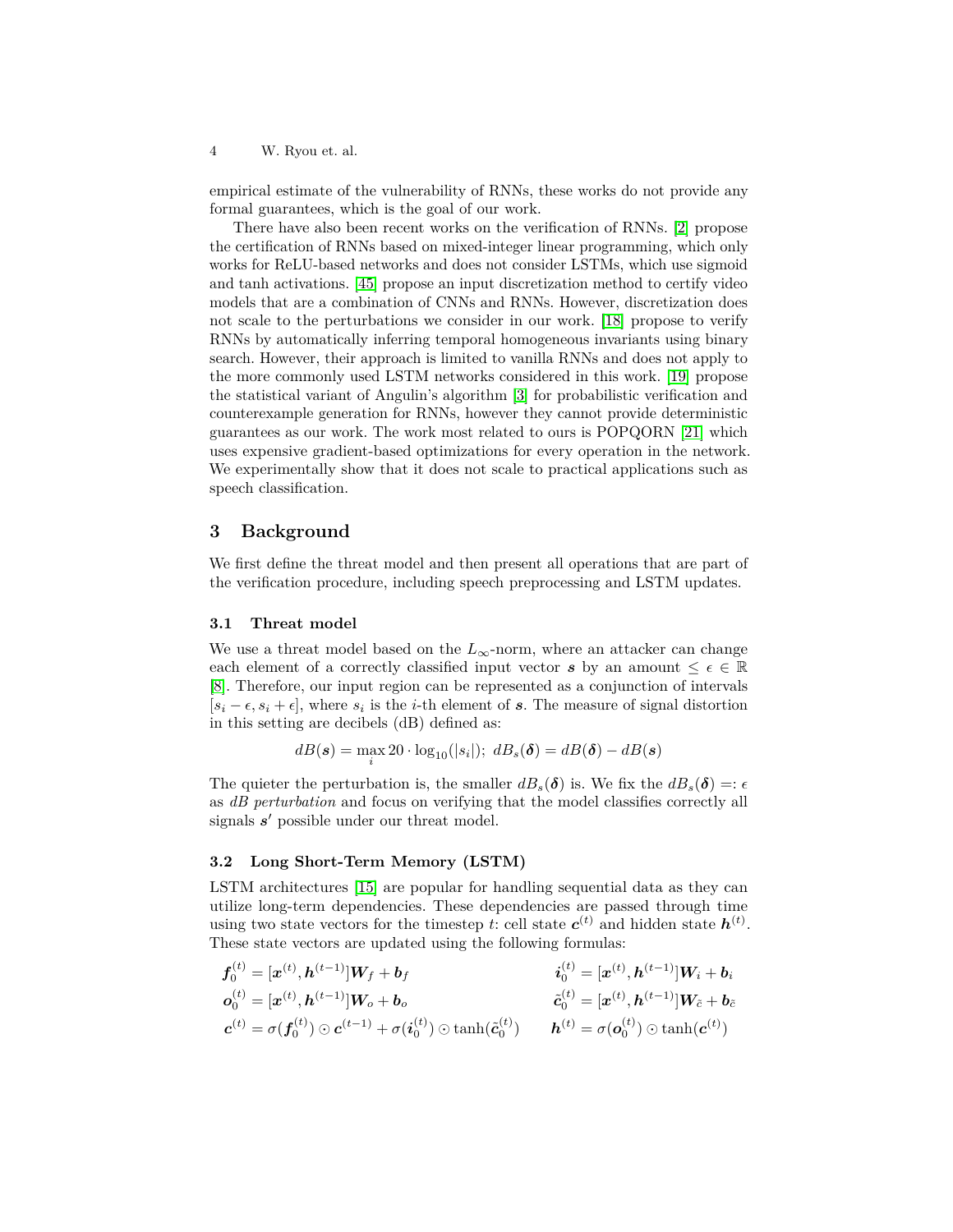<span id="page-4-0"></span>

Fig. 2: LSTM cell:  $f_0^{(t)}$ ,  $i_0^{(t)}$ ,  $o_0^{(t)}$ , and  $\tilde{c}_0^{(t)}$  represent the pre-activated gates.

where  $[\cdot, \cdot]$  is the horizontal concatenation of two row vectors, **W**, and **b**, are the kernel and bias of the cell, respectively, and  $\sigma$  is the sigmoid function. At timestep t, vectors  $f_0^{(t)}$ ,  $i_0^{(t)}$ ,  $o_0^{(t)}$ ,  $\tilde{c}_0^{(t)}$  represent pre-activations of the forget gate, input gate, output gate and the candidate gate, respectively. We show an illustration of an LSTM cell in Fig. [2.](#page-4-0) We treat  $\sigma$  and tanh as forms of activation functions, which is why we define the LSTM using pre-activations.

Intuitively, the *input gate* transforms the input vector, the *forget gate* filters the information from the previous cell state, the *candidate gate* prepares the candidate cell state, and the *output gate* transforms the current hidden state. All of these gates receive as input the hidden state  $h^{(t-1)}$  of the previous cell and the input  $x^{(t)}$  representing the current frame. This recurrent architecture allows inputs with arbitrary length, enabling LSTMs to handle temporal data, e.g., speech processing.

#### <span id="page-4-1"></span>**3.3 Speech preprocessing**

Though there have been various works that operate directly on the raw signal [\[29](#page-22-10)[,36\]](#page-22-11), speech signals are commonly preprocessed using the *filterbank* or *log Melfilterbank energy* methods. The result is a vector of coefficients whose elements contain log-scaled values of filtered spectra, one for every Mel-frequency. This method models the non-linear human acoustic perception as power spectrum filters based on Mel-frequencies. The input signal is split into several (possibly overlapping) frames for granular analysis, and the following steps are applied:

1. *Pre-emphasizing and windowing* are preprocessing stages on the raw signals. Speech signals tend to have larger and smoother low-frequency samples and smaller and fluctuating high-frequency samples. *Pre-emphasizing* is a process of subtracting the adjacent sampled values multiplied by a scalar parameter  $(s_j^{(i)} - \alpha s_{j-1}^{(i)}$ , commonly  $\alpha = 0.97$ ). This alleviates the unbalanced distribution of signal strength along with the frequency. *Windowing* involves multiplication of each sampled value and 'windows' according to their indices.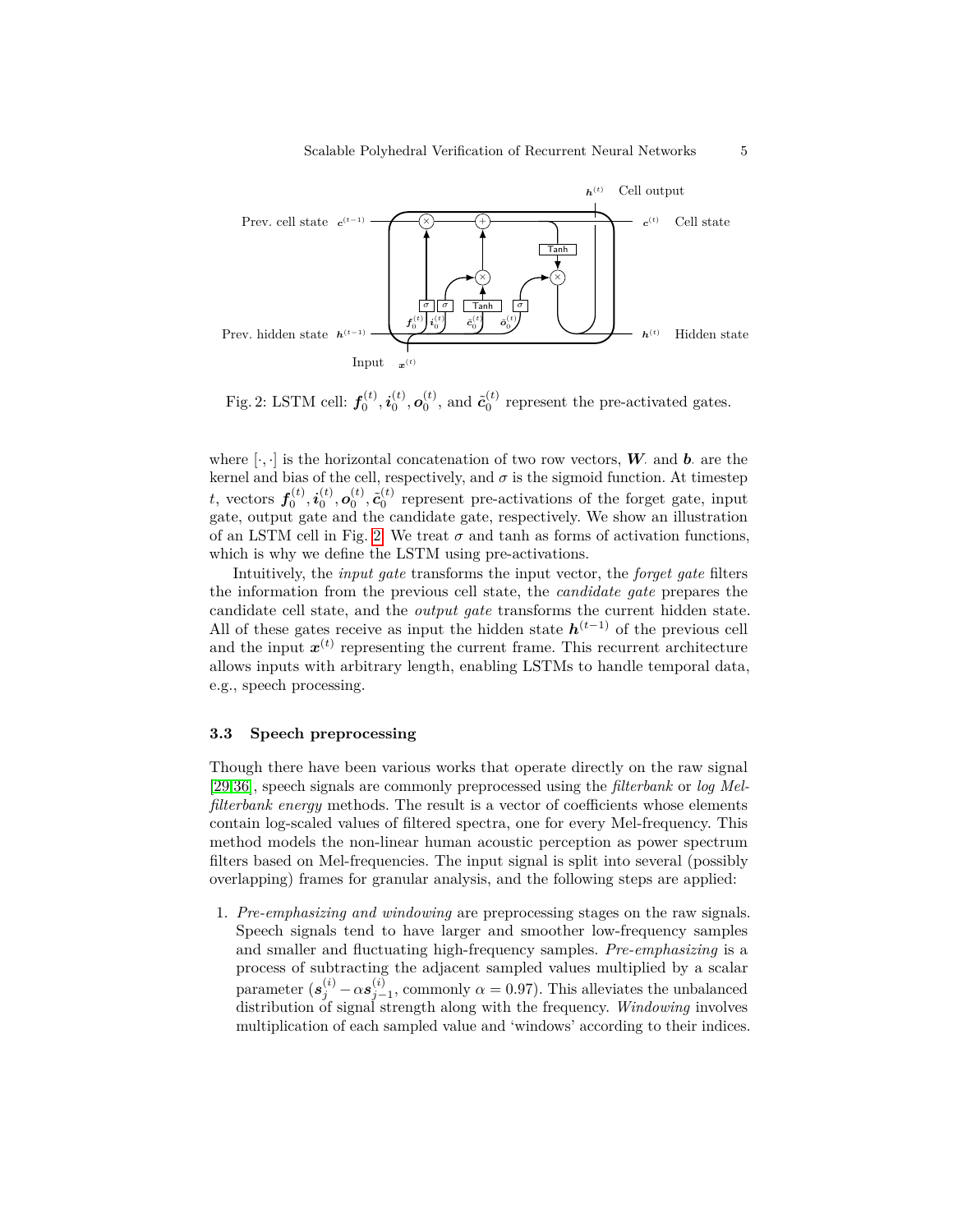6 W. Ryou et. al.

The window here refers to a Hamming window, which is a bell-like curve with peak in the middle of the frame and drops at the side. It reduces the border effects on each frame by suppressing the values near the border with smaller values.

- 2. *Power spectrum of Fast Fourier transform (FFT)* performs the discrete Fourier transform (DFT) and obtains the squared norm of each element to obtain intensities in the frequency domain. FFT consists of matrix multiplications with complex entries. We modify it to use only real numbers by: (i) separating real and imaginary parts of the matrix and constructing two separate matrices, (ii) multiplying each matrix with the signal, (iii) squaring the entries, and (iv) adding the resulting matrices entry-wise.
- 3. *Mel-filter bank log energy:* The Mel-frequency filters are triangular, each emphasizing the power of the selected frequency and suppressing the adjacent ones. In our case, we (i) apply the Mel-filterbank to the power spectrum and (ii) take the log of the entries to adjust the level.

Following [\[35\]](#page-22-12), each step can be represented as a distinct matrix operation. It allows us to decompose and rearrange the steps into slightly different stages:

- 1. *Pre-square stage:*  $S \rightarrow Y = SM_1$ . This stage contains pre-emphasizing, windowing (step 1), and FFT (until step 2-(ii)). All operations are representable as matrix multiplications, so we pre-calculate the product matrix.
- 2. *Square stage:*  $Y \rightarrow \theta = Y \odot Y$ . This is step 2-(iii). Entry-wise square operations cannot be combined with other matrix multiplications.
- 3. Pre-log stage:  $\theta \to \tilde{X} = \theta M_2$ . From step 2-(iv) through step 3-(i). We combine the operations into a single matrix.
- 4. *Log stage:*  $\tilde{X} \to X = \log \tilde{X}$ . Applying entry-wise logarithm (step 3-(ii)).

We use the resulting  $\boldsymbol{X} = [\boldsymbol{x}^{(1)} \cdots \boldsymbol{x}^{(T)}]^{\mathsf{T}}$  as the input to the neural network.

#### <span id="page-5-0"></span>**3.4 Verification using DeepPoly abstract domain**

DeepPoly [\[39\]](#page-22-4) is a sub-polyhedral abstract domain that associates a lower and an upper polyhedral bound and interval bounds per neuron. It is faster than Polyhedra [\[40\]](#page-22-13) and more precise than other weakly relational domains such as Octagons [\[25\]](#page-21-16), Zones [\[24\]](#page-21-17), and Zonotopes [\[38\]](#page-22-14) when analyzing neural networks. Previously, it has been suceesfully applied for verifying feedforward networks in [\[39,](#page-22-4)[4\]](#page-20-0). Formally, let  $\mathcal{X} = \{x_1, x_2, \ldots, x_n\}$  be an ordered set of neurons such that the neurons in layer *l* appear before the neurons of layer  $l' > l$ . DeepPoly associates with each neuron  $x_j$ , both interval  $l_j \leq x_j \leq u_j$  and polyhedral bounds  $\sum_{i < j} a_i \cdot x_i + b \leq x_j \leq \sum_{i < j} a'_i \cdot x_i + b'$  where  $l_j, u_j, a_i, a'_i, b, b' \in \mathbb{R} \cup \{\infty\}.$ DeepPoly is exact for affine transformations which are frequently applied both in the speech preprocessing pipeline and the LSTM unit. DeepPoly loses precision for the non-linear operations in LSTMs. We note that computing polyhedral bounds on their output is more challenging than for feedforward networks.

The precision of the DeepPoly approximation for the non-linear operations depends on the tightness of the interval bounds of the neurons that are input to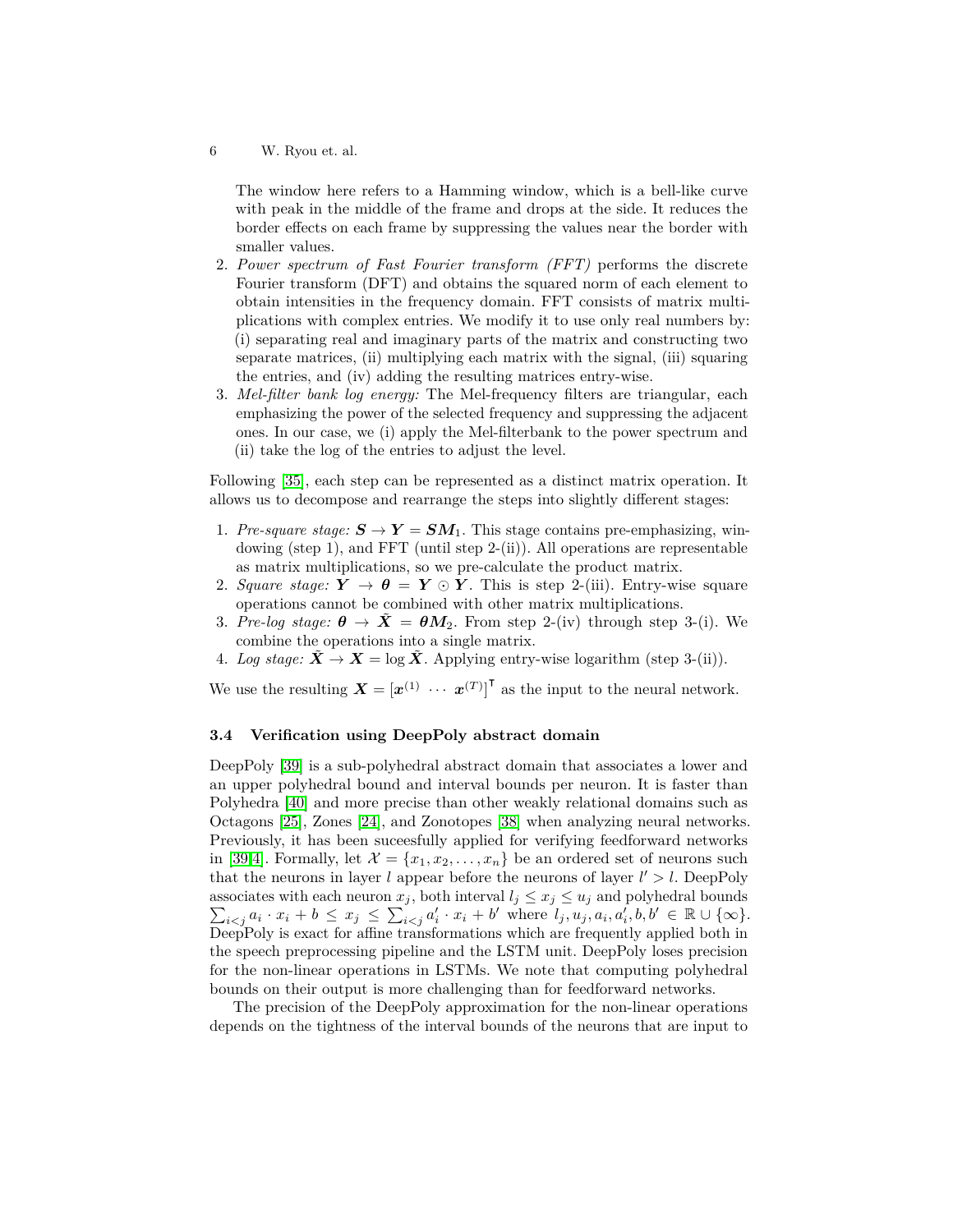the non-linear operations. DeepPoly provides a scalable and precise method called *backsubstitution* for optimizing a linear expression within a region defined by the set of DeepPoly constraints. It does so by recursively substituting the bounding linear expressions of target neurons with the polyhedral bounds of previous layers' neurons until reaching the input neurons. It then uses the concrete bounds of the input neurons for computing the result. Backsubstitution is used for computing the interval bounds of neurons input to the non-linear operations as well as for bounding the difference between the neurons in the output layer needed to prove robustness. We refer the reader to [\[39\]](#page-22-4) for details of the backsubstitution.

## <span id="page-6-0"></span>**4 Overview of Prover**

This section illustrates the workings of Prover on a small example. Our goal is to certify the robustness of a single LSTM cell on the input  $x \in [-1.2, 1.2]$ . For this example, we assume that there are two output classes and all intermediate LSTM gates  $\{i, f, \tilde{c}, o\}$  share the same weights and biases:

$$
\{\boldsymbol{i},\boldsymbol{f},\tilde{\boldsymbol{c}},\boldsymbol{o}\}=\begin{bmatrix}1\\0.5\end{bmatrix}x+\begin{bmatrix}0\\1\end{bmatrix},\qquad \boldsymbol{c}=\sigma(\boldsymbol{i})\odot\tanh(\tilde{\boldsymbol{c}}),\qquad \boldsymbol{h}=\sigma(\boldsymbol{o})\odot\tanh(\boldsymbol{c}).
$$

The correct output here is  $h_2$  and to certify robustness we need to prove that  $h_2 - h_1 > 0$  holds for all inputs *x*. In other words, min  $h_2 - h_1 > 0$ .

**Polyhedral abstraction** We build our verifier based on the DeepPoly [\[39\]](#page-22-4) abstraction since DeepPoly outperforms the interval analysis and other competitive domains, as Section [3.4](#page-5-0) states.

**Challenges in computing polyhedral bounds for LSTMs** The composed binary non-linear operations applied in LSTMs such as  $\sigma(x)$ tanh $(y)$  and  $\sigma(x)y$  are significantly more complex to handle than the ReLU, Sigmoid, and Tanh activations originally handled by [\[39\]](#page-22-4). This is because the non-linear operations in LSTMs mentioned above involve transcendental functions yielding non-linear 3D curves that are neither convex nor concave. The optimal polyhedral bounds for these operations have no closed-form solution and cannot be calculated by simple geometry or algebra. Further, obtaining such bounds is computationally expensive [\[21\]](#page-21-11). For example, obtaining the lower linear plane for bounding  $\sigma(x)$  tanh(*y*) is equivalent to solving a Lagrangian with 6 variables - 3 linear coefficients, 2 interval-bounded coordinates and 1 Lagrange multiplier for the constraint. In contrast, the optimal polyhedral bounds for ReLU, Sigmoid, and Tanh have closed form solutions, easily visualized in 2D.

**Precise polyhedral bounds via LP** To overcome these challenges, we propose a generic approach based on linear programming (LP) to compute precise polyhedral bounds. We illustrate our approach for calculating a lower polyhedral bound of  $h_2 = \sigma(o_2)$  tanh( $c_2$ ). First, we calculate the concrete intervals for the two target variables via *backsubstitution* [\[39\]](#page-22-4), briefly described in Section [3.4.](#page-5-0) In our case, the target variables are  $o_2$  and  $c_2$  and the backsubstitution yields  $o_2$  ∈ [0.4*,* 1.6] and  $c_2$  ∈ [−0.79*,* 0.62]. Our abstraction can represent the affine transformations exactly. Therefore, we obtain the exact interval for  $o_2 = 0.5 \cdot x + 1$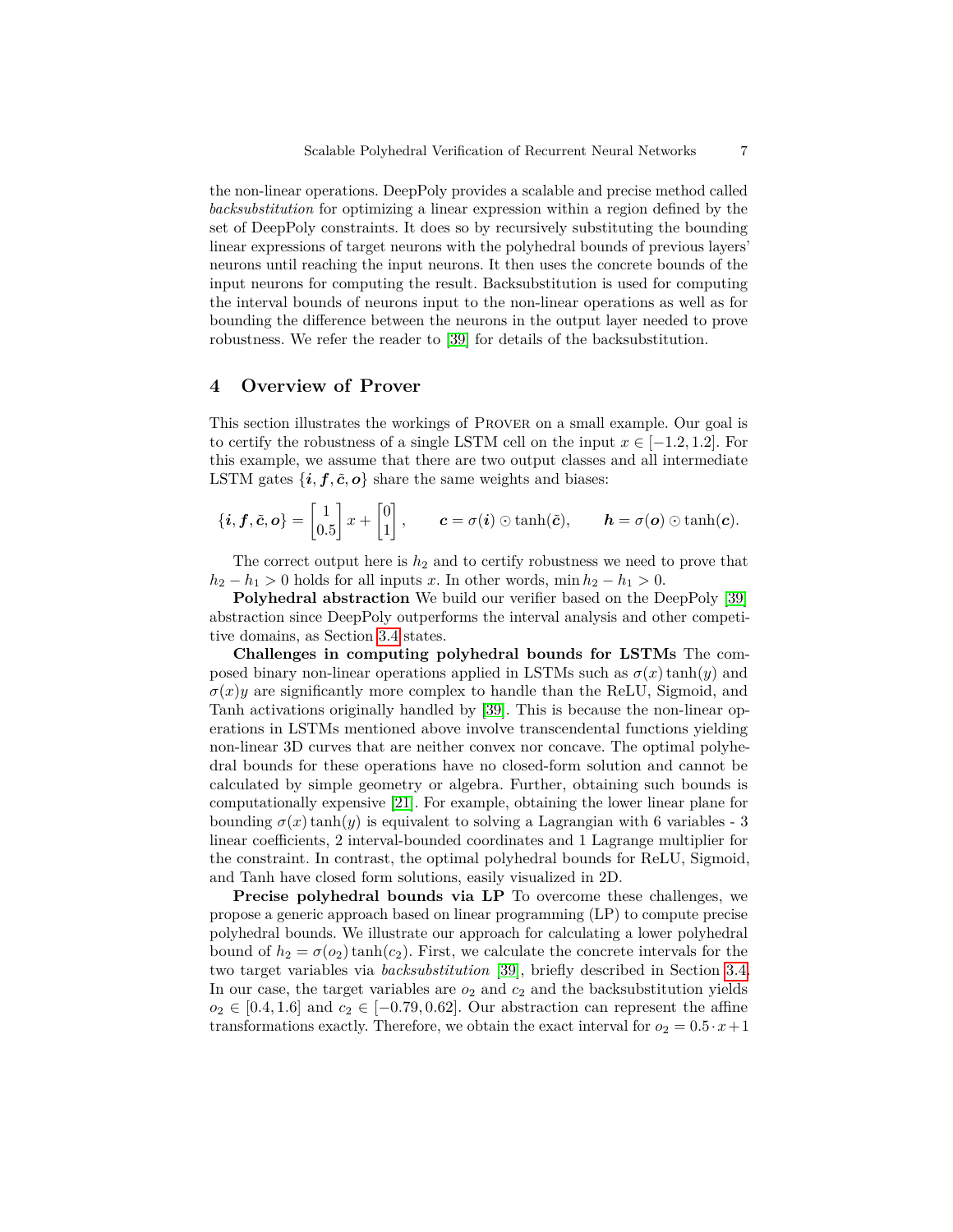via the backsubstitution whereas the obtained interval for *c*<sup>2</sup> is an overapproximate one. Then, we uniformly sample a set of points  $\{(x_1, y_1), ..., (x_n, y_n)\}\)$  from the input domain [0*.*4*,* 1*.*6]×[−0*.*79*,* 0*.*62]. We solve the following optimization problem to calculate the lower polyhedral bound of  $h_2$ :

$$
\min_{A_l, B_l, C_l \in \mathbb{R}} \sum_{i=1}^n \left( \sigma(x_i) \tanh(y_i) - (A_l \cdot x_i + B_l \cdot y_i + C_l) \right),
$$

subject to the constraint that  $A_l \cdot x_i + B_l \cdot y_i + C_l \leq \sigma(x_i) \tanh(y_i)$  for each *i*. This is a linear program over three variables  $(A_l, B_l, C_l)$  that can be solved efficiently in polynomial time. However, the obtained bound may not be sound as the sampled points do not fully cover the continuous input domain. To address this, we shift the plane downwards by an offset (decreasing  $C_l$ ) equal to the maximum violation between  $A_l \cdot x + B_l \cdot y + C_l$  and  $h_2$  based on Fermat's theorem. After solving the linear program and the adjustment, we obtain  $A_l = 0.04, B_l =$  $0.46, C_l = 0.01$  which results in the following lower polyhedral bound to  $h_2$ .  $h_2 \geq L B_{h_2} = 0.04 \cdot o_2 + 0.46 \cdot c_2 + 0.01$ . We compute the upper bound to  $h_2: h_2 \leq UB_{h_2}$  analogously. After computing a polyhedral abstraction of each neuron, we calculate the lower bound of  $h_2 - h_1$  via backsubstitution as follows:

$$
\min h_2 - h_1 \geq LBh_2 - UBh_1
$$
  
\n
$$
\geq (0.04 \cdot o_2 + 0.46 \cdot c_2 + 0.01) - (-0.09 \cdot o_1 + 0.66 \cdot c_1 + 0.14)
$$
  
\n
$$
\geq 0.04 \cdot o_2 + 0.46 \cdot (0.07 \cdot i_2 + 0.27 \cdot g_2 + 0.09)
$$
  
\n
$$
+ 0.09 \cdot o_1 - 0.66 \cdot (-0.04 \cdot i_1 + 0.38 \cdot g_1 + 0.25) - 0.14
$$
  
\n
$$
\geq 0.20 \cdot (0.5 \cdot x + 1) - 0.13 \cdot x - 0.10 \geq -0.03 \cdot x - 0.08 \geq -0.11.
$$

The precision of the bounds generated by our LP-based method increases with the number of samples yielding optimal bounds (in the sense of small gap) asymptotically. For our example, the computed bounds are optimal.

While our optimal bounds significantly improve precision compared to intervals, they are not sufficient to certify robustness. Prior work for ReLU networks [\[12](#page-21-5)[,5,](#page-20-6)[23\]](#page-21-7) showed that the greedy approach of always selecting the optimal bounds minimizing the gap can yield less precise results than an adaptive strategy which computes bounds guided by the certification problem. Based on this observation, we introduce a novel approach based on splitting and gradient descent that computes polyhedral abstractions for non-linearities employed in LSTMs informed by the certification problem and proves that  $\min h_2 - h_1 > 0$  actually holds.

**Abstraction refinement via splitting and gradient descent** While our method based on LP offers an efficient way to compute polyhedral abstraction of activation functions, its main limitation is that the abstraction cannot be refined based on the certification goal. In this work, we introduce a novel method where we first compute mutiple sound bounds for the neuron using our LP method and then automatically obtain a combination of the computed bounds that improves the lower bound of our certification objective  $h_2 - h_1$  for each input example. As before, we use the backsubstitution to obtain the interval bounds for the input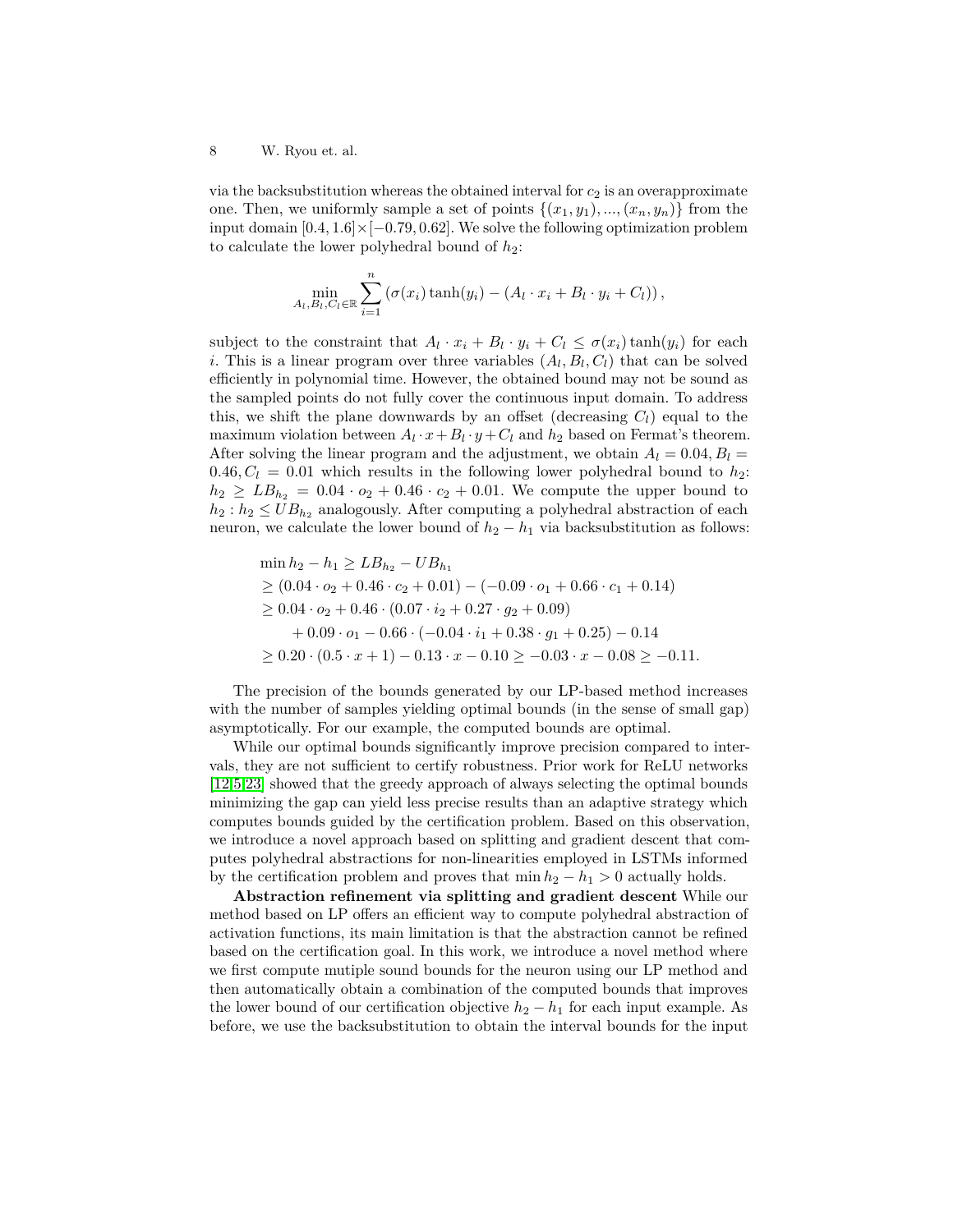variables. Since the output of our LP method is sensitive to the choice of the sampled points, we split the original input region  $[l_x, u_x] \times [l_y, u_y]$  to sample more effectively from smaller sub-regions thereby reducing the chances of missing an outlier. We found that splitting along the two diagonals of  $[l_x, u_x] \times [l_y, u_y]$  into four triangular zones, denoted as  $\mathcal{T}_k$ ,  $k \in \{1, 2, 3, 4\}$ , performs the best in our evaluation. We use  $\mathcal{T}_0$  to denote the original input region. Next, we calculate four additional planes, for both the upper and lower bounds, by sampling each subregion  $\mathcal{T}_k$  and then applying our LP method as before. We refer to each plane as a *candidate bound*:

$$
\min_{A_l, B_l, C_l \in \mathbb{R}} \sum_{i=1}^n \left( \sigma(x_i) \tanh(y_i) - (A_l \cdot x_i + B_l \cdot y_i + C_l) \right)
$$
\nsubject to 
$$
\bigwedge_{i=1}^n A_l \cdot x_i + B_l \cdot y_i + C_l \leq \sigma(x_i) \tanh(y_i)
$$
 where  $(x_i, y_i) \sim \mathcal{T}_k$ 

Using our LP based method, we obtain the following corresponding candidate polyhedral abstraction for  $h_2$ ,  $LB_{h_2}^k$  for each  $\mathcal{T}_k$  in our example:

 $h_2 \geq LB_{h_2}^0 = 0.04 \cdot o_1 + 0.46 \cdot c_1 + 0.01, h_2 \geq LB_{h_2}^1 = 0.04 \cdot o_1 + 0.46 \cdot c_1 + 0.01$  $h_2 \geq LB_{h_2}^2 = 0.13 \cdot o_1 + 0.63 \cdot c_1 - 0.17, h_2 \geq LB_{h_2}^3 = 0.04 \cdot o_1 + 0.46 \cdot c_1 + 0.01$  $h_2 \geq LB_{h_2}^4 = 0.13 \cdot o_1 + 0.63 \cdot c_1 - 0.17$ 

Note that  $LB_{h_2}^0$  denotes the polyhedral abstraction calculated for the whole region, and there might be duplicate *LB*'s when the curve in the given subregion is concave. The final bound  $LB_{h_2}$  is a linear combination of  $LB_{h_2}^k$ :

$$
LB_{h_2} = \sum_{k=0}^{4} \lambda_i \cdot LB_{h_2}^k
$$
,  $\sum_{k=0}^{4} \lambda_i = 1$ .

Our optimization algorithm, explained in Section [5.2,](#page-12-0) learns the values of  $\lambda_i$ via gradient descent that maximizes  $\min h_2 - h_1$ . For our example, we obtain  $\lambda = (0.09, 0.13, 0.34, 0.09, 0.35)$  as the set of coefficients which results in a new lower bound of  $h_2 \geq 0.10 \cdot o_2 + 0.58 \cdot c_2 - 0.11$  for the neuron  $h_2$ . We improve the bounds for other neurons in a similar fashion. Using the new bounds, we obtain  $h_2 - h_1 \geq 0.01 > 0$  which enables us to correctly certify the predicate of interest. If the certification still fails, it is possible to further refine the abstraction by increasing the number of splits and repeating the procedure above.

Compared to [\[21\]](#page-21-11), which uses a single bound, our method is more flexible and can tune  $\lambda$  parameters to find a combination of different bounds for each neuron that yields the most precise certification result for each certification instance. Our method is also faster as it performs expensive gradient-based optimization for only the output layer whereas [\[21\]](#page-21-11) performs this step for each neuron in the LSTM twice. [\[12](#page-21-5)[,23,](#page-21-7)[5\]](#page-20-6) also suggest a similar idea of bounding ReLU's lower bound using gradient descent, but their approach is limited to unary functions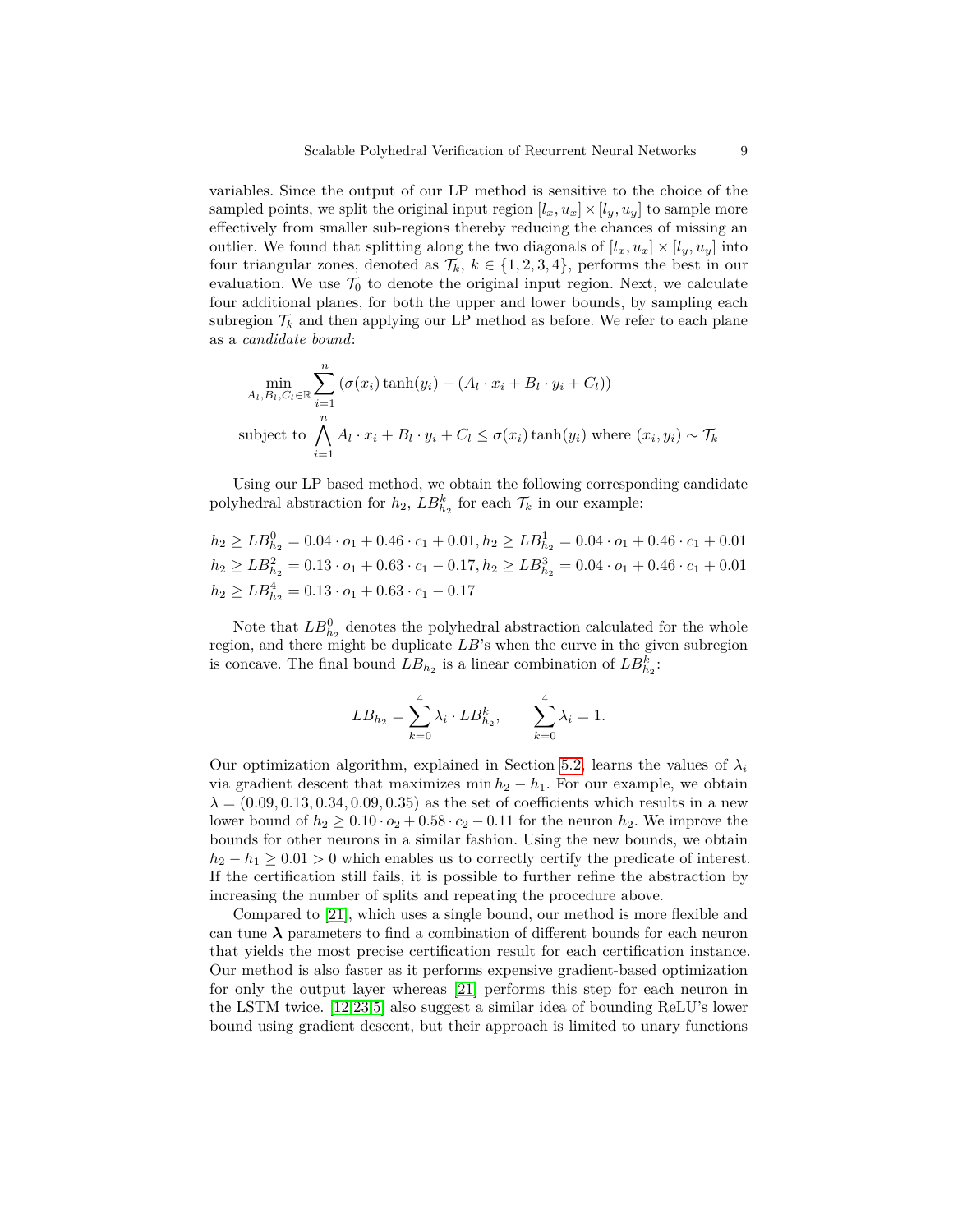10 W. Ryou et. al.

with trivial candidates, not applicable to our setting which requires handling complex binary operations with non-trivial initial bounds.

**Generality of our method** Our method is generic and can be easily extended to obtain polyhedral bounds for the non-linear operations in other architectures such as transformers [\[42\]](#page-22-15) and capsule networks [\[34\]](#page-22-16).

## **5 Scalable Certification of LSTMs**

Next, we formally describe our scalable verifier for LSTM networks. As mentioned in Section [4,](#page-6-0) we build our verifier based on the DeepPoly abstract domain [\[39\]](#page-22-4) introduced in Section [3.4.](#page-5-0) For simplicity, we focus on computing the polyhedral bounds for the output of non-linear operations. Note that the computed polyhedral bounds contain only the neurons from the previous layers. This restriction is required for backsubstitution used for computing the interval bounds of the inputs, which is an approximate algorithm for solving an LP (e.g. maximize or minimize  $x_j$ ) within a polyhedral region defined by DeepPoly constraints. In Section [5.1,](#page-9-0) we show how to obtain tight, asymptotically optimal polyhedral bounds on key operations in the LSTM unit:  $\sigma(x)$  tanh(*y*) and  $\sigma(x)y$ . Section [5.2](#page-12-0) describes a novel method to dynamically choose between different polyhedral bounds for increasing verifier precision.

#### <span id="page-9-0"></span>**5.1 Computing polyhedral abstractions of LSTM operations**

Our goal is to bound the products of *sigmoid and tanh* and *sigmoid and identity*, using lower and upper polyhedral planes parameterized by coefficients  $A_l$ ,  $B_l$ , *C*<sub>l</sub> and  $A_u$ ,  $B_u$ ,  $C_u$ , respectively. Let  $f(x, y) = \sigma(x) \tanh(y)$  and  $g(x, y) = \sigma(x)y$ . For  $h \in \{f, g\}$  we describe how to obtain the lower and upper bounds of *h*:

$$
A_l \cdot x + B_l \cdot y + C_l \le h(x, y) \le A_u \cdot x + B_u \cdot y + C_u
$$

We formulate the search for a lower bound of  $h(x, y)$  as an optimization problem that minimizes the volume between the bound and the function, subject to the (soundness) constraint that the lower bound is below the function value:

<span id="page-9-1"></span>
$$
\min_{A_l, B_l, C_l} \int_{(x,y)\in B} (h(x,y) - (A_l \cdot x + B_l \cdot y + C_l))
$$
\nsubject to  $A_l \cdot x + B_l \cdot y + C_l \leq h(x,y), \forall (x,y) \in B.$  (1)

We denote  $B = [l_x, u_x] \times [l_y, u_y]$  as the boundaries of input neurons *x* and *y* obtained using backsubstitution. We next describe our method to solve Eq. [\(1\)](#page-9-1).

**Step 1: Approximation via LP** We solve an approximation of the intractable optimization problem from Eq. [\(1\)](#page-9-1), obtaining potentially unsound constraints. Unsoundness implies that there can be points in region *B* which violate the bounds. We build on the approach from [\[4\]](#page-20-0), which proposes to approximate the objective in Eq. [\(1\)](#page-9-1) using Monte Carlo sampling. Let  $D = \{(x_1, y_1), \ldots, (x_n, y_n)\}\$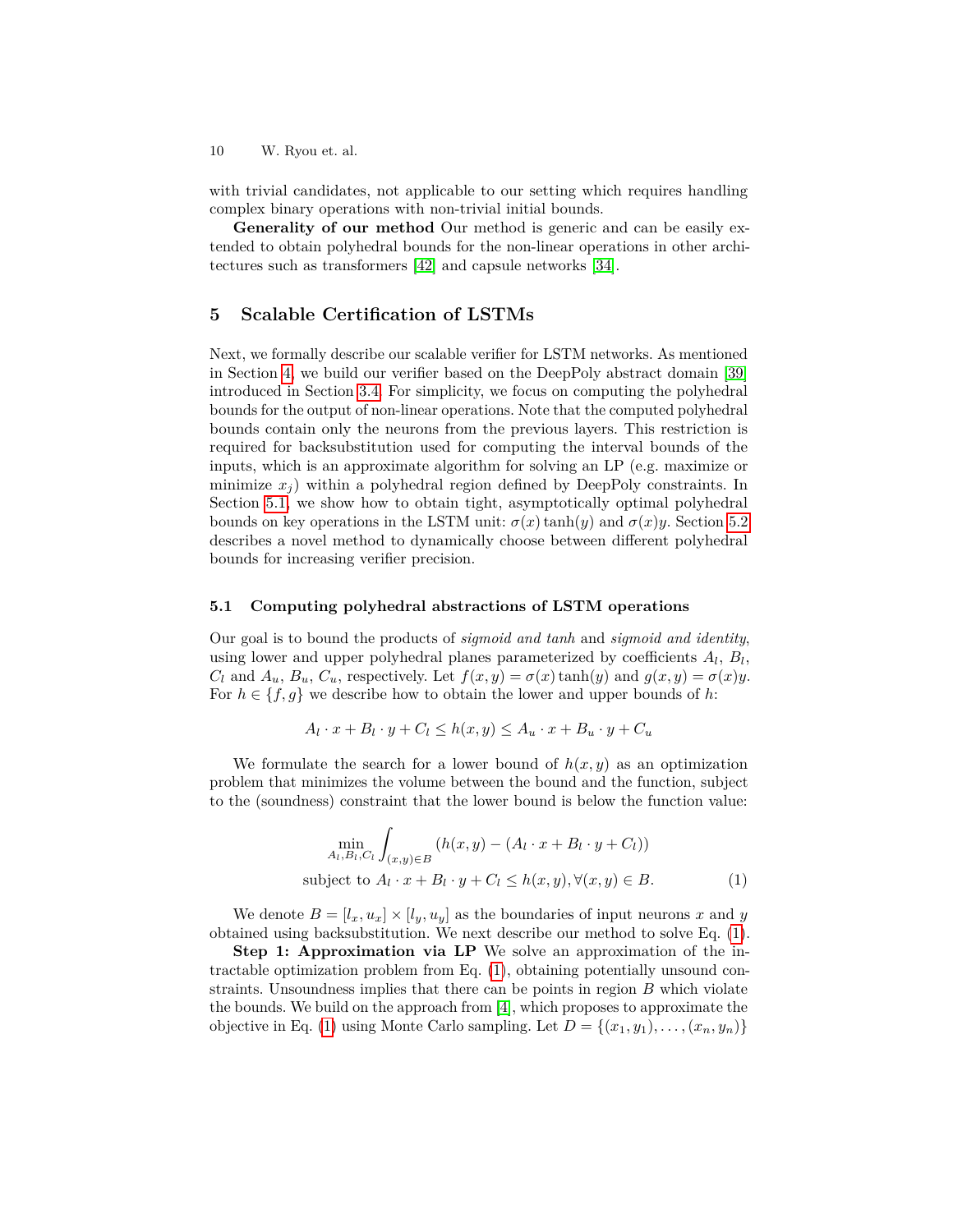be a set of points from *B* sampled uniformly at random. We phrase the following optimization problem:

$$
\min_{A_l, B_l, C_l \in \mathbb{R}} \sum_{i=1}^n (h(x_i, y_i) - (A_l \cdot x_i + B_l \cdot y_i + C_l))
$$
\nsubject to 
$$
\bigwedge_{i=1}^n A_l \cdot x_i + B_l \cdot y_i + C_l \le h(x_i, y_i).
$$
\n(2)

Fig. [3](#page-10-0) shows an input region with Monte Carlo samples as red circles and summands in the LP objective as vertical lines. As this is a low-dimensional linear program (LP), we can solve it exactly in polynomial time using off-the-shelf LP solvers. We compute a candidate upper bound analogously.

**Step 2: Adjusting the offset to guarantee soundness** Since we compute the lower bound from a subset of points in *B*, there can be a point in *B* where the value of  $h(x, y)$  is less than our computed lower bound. To ensure soundness, we compute  $\Delta_l = \min_{(x,y)\in B} h(x,y) - (A_l \cdot x + B_l \cdot y)$  $y + C_l$  and then adjust the lower bound by updating the offset  $C_l \leftarrow C_l + \Delta_l$ , resulting in a sound lower bound plane. While the

<span id="page-10-3"></span><span id="page-10-0"></span>

Fig. 3: Visualization of the  $z =$  $\sigma(x)$  tanh(*y*) curve and the lower bound computed by linear programming. Red crosses represent the sampled points and dashed lines show the difference between the curve and the plane (summands in the optimization).

method of [\[4\]](#page-20-0) also performs offset calculation for obtaining sound bounds, they perform certification of image classifiers against geometric perturbations using expensive branch and bound for calculating the offset. In contrast, we exploit the structure of non-linearities used in LSTMs obtaining a closed-form formula for the offset yielding an exact solution. We now provide details of our offset adjustment method for  $f(x, y) = \sigma(x) \tanh(y)$  and  $g(x, y) = \sigma(x)y$ .

**Offset calculation for**  $f(x, y) = \sigma(x) \tanh(y)$ : Let  $A_l \cdot x + B_l \cdot y + C_l$  be the initial lower bounding plane obtained from LP in region *B*. We define  $F(x, y)$ :

$$
F(x, y) = \sigma(x)\tanh(y) - (A_l \cdot x + B_l \cdot y + C_l)
$$

To find  $\Delta_l = \min_{(x,y)\in B} F(x, y)$ , we first find the extreme points by computing partial derivatives.

<span id="page-10-1"></span>
$$
\frac{\partial F}{\partial x} = \sigma(x)\tanh(y)(1 - \sigma(x)) - A_l \tag{3}
$$

<span id="page-10-2"></span>
$$
\frac{\partial F}{\partial y} = \sigma(x)(1 - \tanh^2(y)) - B_l \tag{4}
$$

We consider three cases: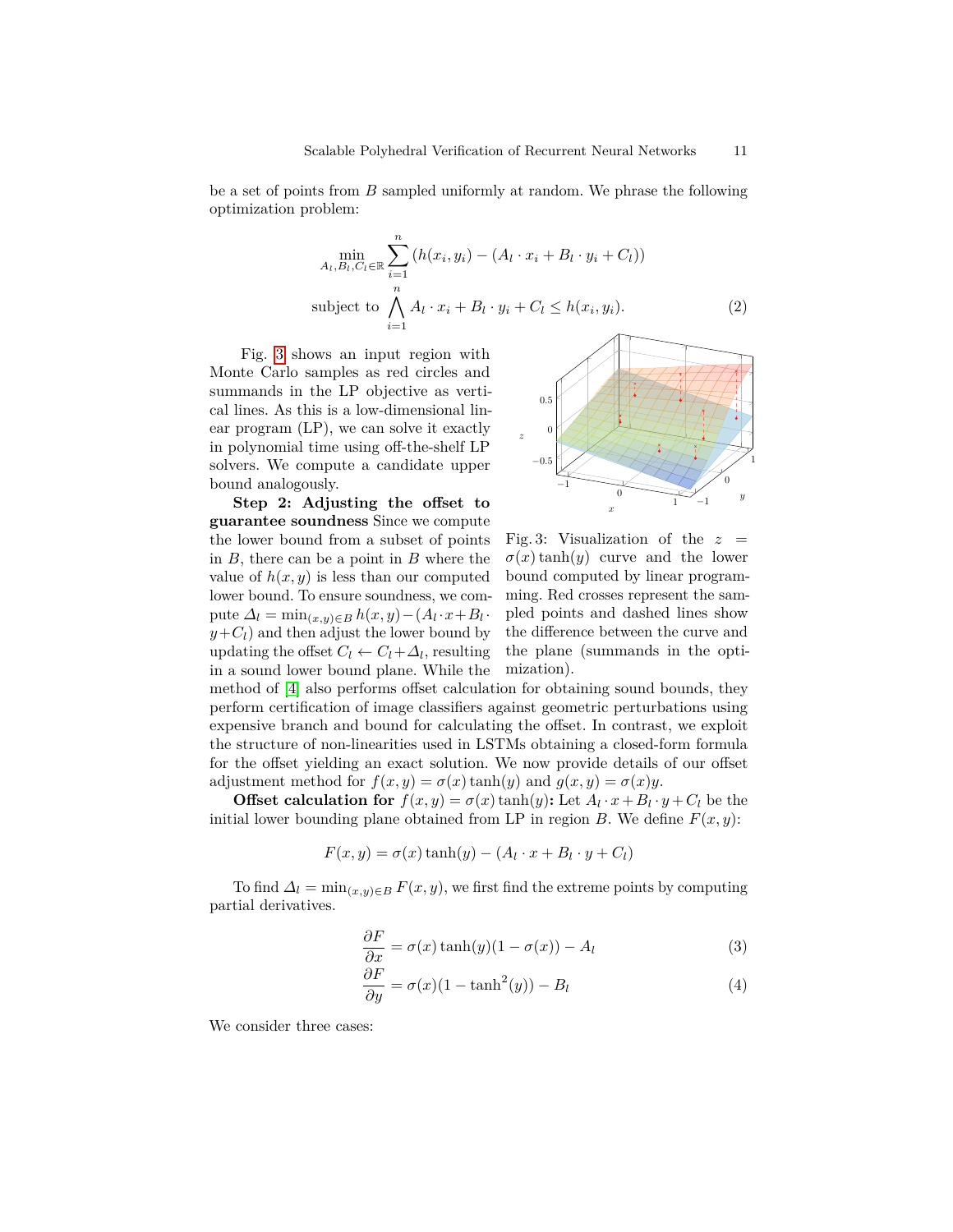- 12 W. Ryou et. al.
- **–** *Case 1: x* ∈ {*lx, ux*} *and y* ∈ [*ly, uy*] Under this condition, we denote  $S_x := \sigma(x)$  as a constant. To ease notation, let  $t = \tanh(y)$  where  $t \in$  $[\tanh(l_y), \tanh(u_y)]$ . Then  $\frac{\partial F}{\partial y} = 0$  can be rewritten as:

<span id="page-11-0"></span>
$$
1 - t^2 = B_l/S_x \tag{5}
$$

**–** *Case 2: y* ∈ {*ly, uy*} *and x* ∈ [*lx, ux*] Here we set *T<sup>y</sup>* := tanh(*y*) and *s* =  $\sigma(x), x \in [\sigma(l_x), \sigma(u_x)]$  analogously.  $\frac{\partial F}{\partial x} = 0$  is rewritten to:

<span id="page-11-1"></span>
$$
s(1-s) = A_l/T_y \tag{6}
$$

**–** *Case 3: otherwise* Otherwise, we consider both *∂F ∂x* != 0 and *∂F ∂y* != 0. By combining Eq.  $(3)$  and Eq.  $(4)$ , we reduce  $tanh(y)$  and obtain:

<span id="page-11-2"></span>
$$
s^{4} + (-2 - B_{l})s^{3} + (1 + 2B_{l})s^{2} + (-B_{l})s - A_{l}^{2} = 0
$$
\n(7)

Given that  $F(x, y)$  is differentiable and the region *B* is compact, Fermat's theorem (stationary points) [\[1\]](#page-20-1) states that *F* achieves its extremum at either the roots of Eq. [\(5\)](#page-11-0), Eq. [\(6\)](#page-11-1), and Eq. [\(7\)](#page-11-2), or at the 4 corners of *B*. We evaluate *F* at these points to get  $\Delta_l$ . We adjust the offset by replacing  $C_l \leftarrow C_l + \Delta_l$ . The adjusted  $F$  is no less than 0 on any point in  $B$ , which means that the plane with adjusted  $C_l$  becomes a sound lower bound of the  $\sigma(x)$  tanh(*y*) curve.

**Offset calculation for**  $g(x, y) = \sigma(x)y$ : We next calculate the offset for *σ*(*x*)*y*. We define the differentiable function  $G(x, y) = \sigma(x)y - (A_l \cdot x + B_l \cdot y + C_l)$ over the compact set *B* and compute:

<span id="page-11-4"></span>
$$
\frac{\partial G}{\partial x} = \sigma(x)y(1 - \sigma(x)) - A_l \tag{8}
$$

$$
\frac{\partial G}{\partial y} = \sigma(x) - B_l \tag{9}
$$

We use Fermat's theorem and consider three cases:

- **–** *Case 1: x* ∈ {*lx, ux*} *and y* ∈ [*ly, uy*] When *σ*(*x*) is fixed, Eq. [\(9\)](#page-11-3) is constant, which means *G* is monotonous in this case.
- $-$  Case 2:  $y \in \{l_y, u_y\}$  and  $x \in [l_x, u_x]$  Denote  $s = \sigma(x)$  where  $s \in [\sigma(l_x), \sigma(u_x)],$ then setting Eq. [\(8\)](#page-11-4)  $\stackrel{!}{=} 0$  becomes

<span id="page-11-5"></span><span id="page-11-3"></span>
$$
s(1-s) = A_l/y \tag{10}
$$

**–** *Case 3: otherwise* If there is a local extremum in the region, the Hessian of *G* must be either positive-definite or negative-definite.

$$
\frac{\partial^2 G}{\partial x^2} = \sigma(x)y(1 - \sigma(x))(1 - 2\sigma(x)), \frac{\partial^2 G}{\partial y^2} = 0, \frac{\partial^2 G}{\partial x \partial y} = \sigma(x)(1 - \sigma(x))
$$

$$
\frac{\partial^2 G}{\partial x^2} \cdot \frac{\partial^2 G}{\partial y^2} - \left(\frac{\partial^2 G}{\partial x \partial y}\right)^2 = -(\sigma(x)(1 - \sigma(x)))^2 < 0
$$

Hence, there is no local extremum inside the boundaries.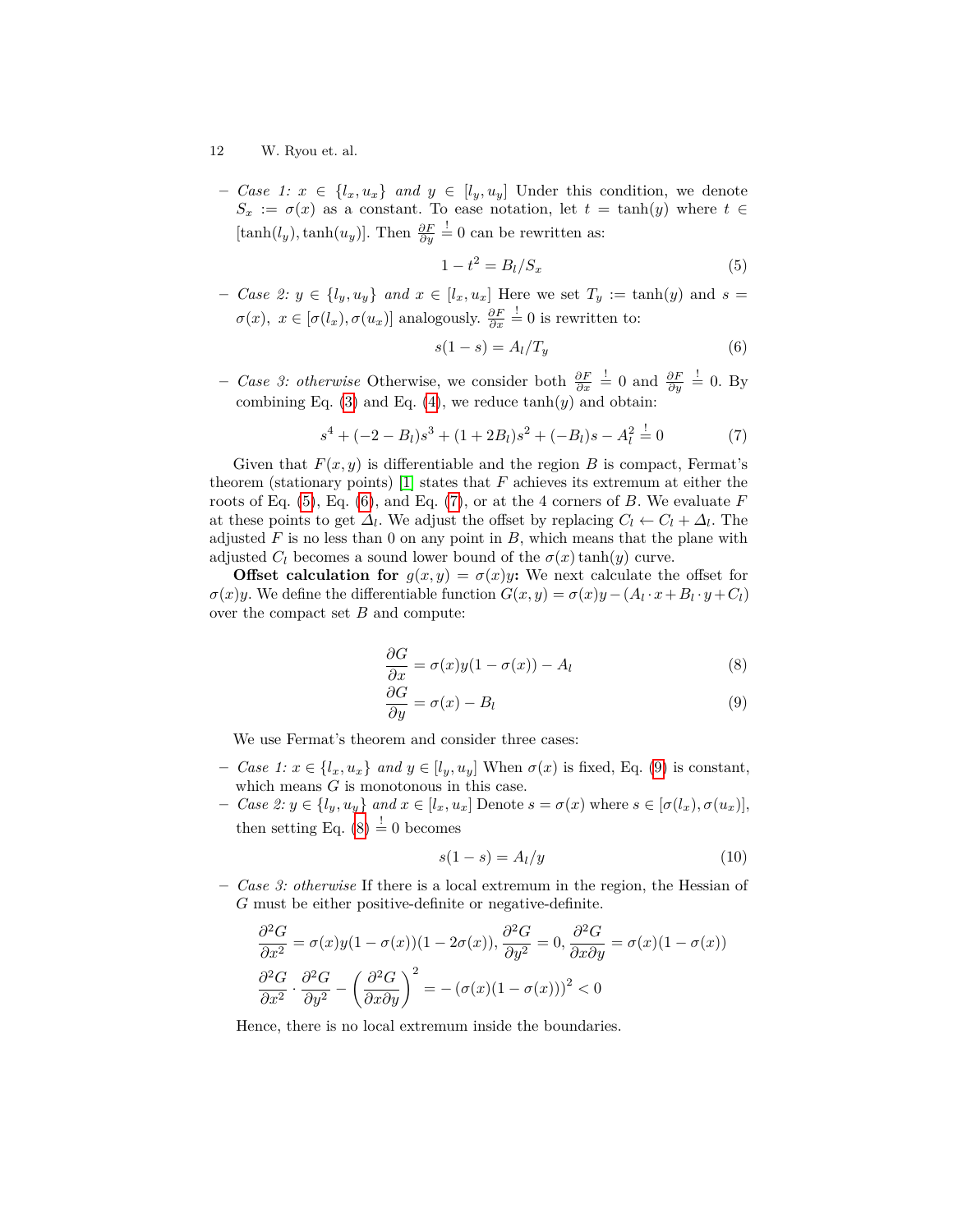To summarize, we only need to consider the roots of Eq. [\(10\)](#page-11-5) to calculate the minimum of *G* to obtain  $\Delta_l$  for  $\sigma(x)y$ . Fig. [3](#page-10-0) shows the lower bound plane obtained after solving the LP and adjusting the offset. We update the upper bound analogously.

**Asymptotic optimality** We can prove that, similarly to [\[4\]](#page-20-0), as we increase the number of samples *n*, the solution of the LP asymptotically approaches the solution of the original problem from Eq. [\(1\)](#page-9-1). Rephrasing and simplifying the theorem from [\[4\]](#page-20-0):

**Theorem 1.** Let N be the number of points sampled in the algorithm. Let  $(\omega_l, b_l)$ *be our lower constraint (linear constraints and bias, respectively) and let*  $L(\boldsymbol{\omega}^*, b^*)$ *be the true minimum of function L. For every*  $\delta > 0$  *there exists*  $N_{\delta}$  *such that*  $|L(\omega_l, b_l) - L(\omega^*, b^*)| < \delta$  for every  $N > N_\delta$ , with high probability. Analogous *result holds for upper constraint*  $(\omega_u, b_u)$  *and function U.* 

We denote  $L = \int_{(x,y)} F(x, y)$  and  $(\omega_l, b_l)$  are our  $A_l, B_l, C_l$ . Following the theorem, our sampling method guarantees the asymptotic optimality of our bounds. The theorem can be extended analogously for the upper bound.

#### <span id="page-12-0"></span>**5.2 Abstraction refinement via optimization**

While our approach based on sampling, linear programming, and Fermat's theorem allows us to obtain (asymptotically) optimal bounds, it still has a fundamental limitation that it produces a *single* bound. Further, this approach is, in a sense, greedy: when considering the *entire* network, it is possible that selecting nonoptimal planes for each neuron yields more precise results at the end. Neither the method from [\[21\]](#page-21-11) nor the method in Section [5.1](#page-9-0) achieves this. We present the first approach to learn an abstraction refinement that increases the end-to-end precision of certification.

**Step 1: Compute a set of candidate bounds** We adapt our approach from Section [5.1](#page-9-0) to compute a set of candidate planes, instead of a single plane. We run the sampling procedure multiple times, each time on a different subregion of the original region  $B = [l_x, u_x] \times [l_y, u_y]$ , with the constraints still enforced over the entire region *B*. We define four different triangular subdomains:  $\mathcal{T}_1$  and  $\mathcal{T}_2$ are triangles resulting from splitting *B* along the main diagonal, while  $\mathcal{T}_3$  and  $\mathcal{T}_4$ are triangles resulting from splitting *B* along the other diagonal. We additionally define  $\mathcal{T}_0 = B$ . For each  $k \in \{0, 1, 2, 3, 4\}$ , we perform sampling and optimization as in Eq. [\(2\)](#page-10-3), this time sampling from  $\mathcal{T}_k$  to obtain candidate lower bounds:

$$
\min_{A_l, B_l, C_l \in \mathbb{R}} \sum_{i=1}^n (\sigma(x_i) \tanh(y_i) - (A_l \cdot x_i + B_l \cdot y_i + C_l))
$$
\nsubject to 
$$
\bigwedge_{i=1}^n A_l \cdot x_i + B_l \cdot y_i + C_l \leq \sigma(x_i) \tanh(y_i)
$$
 where  $(x_i, y_i) \sim \mathcal{T}_k$ 

For each neuron *i*, this yields 5 candidate lower bound and upper bound planes,  $LB_i^k$  and  $UB_i^k$  for  $k \in \{0, 1, 2, 3, 4\}$ . These five candidate planes for each of the *N* neurons are shown in Fig. [4.](#page-13-0)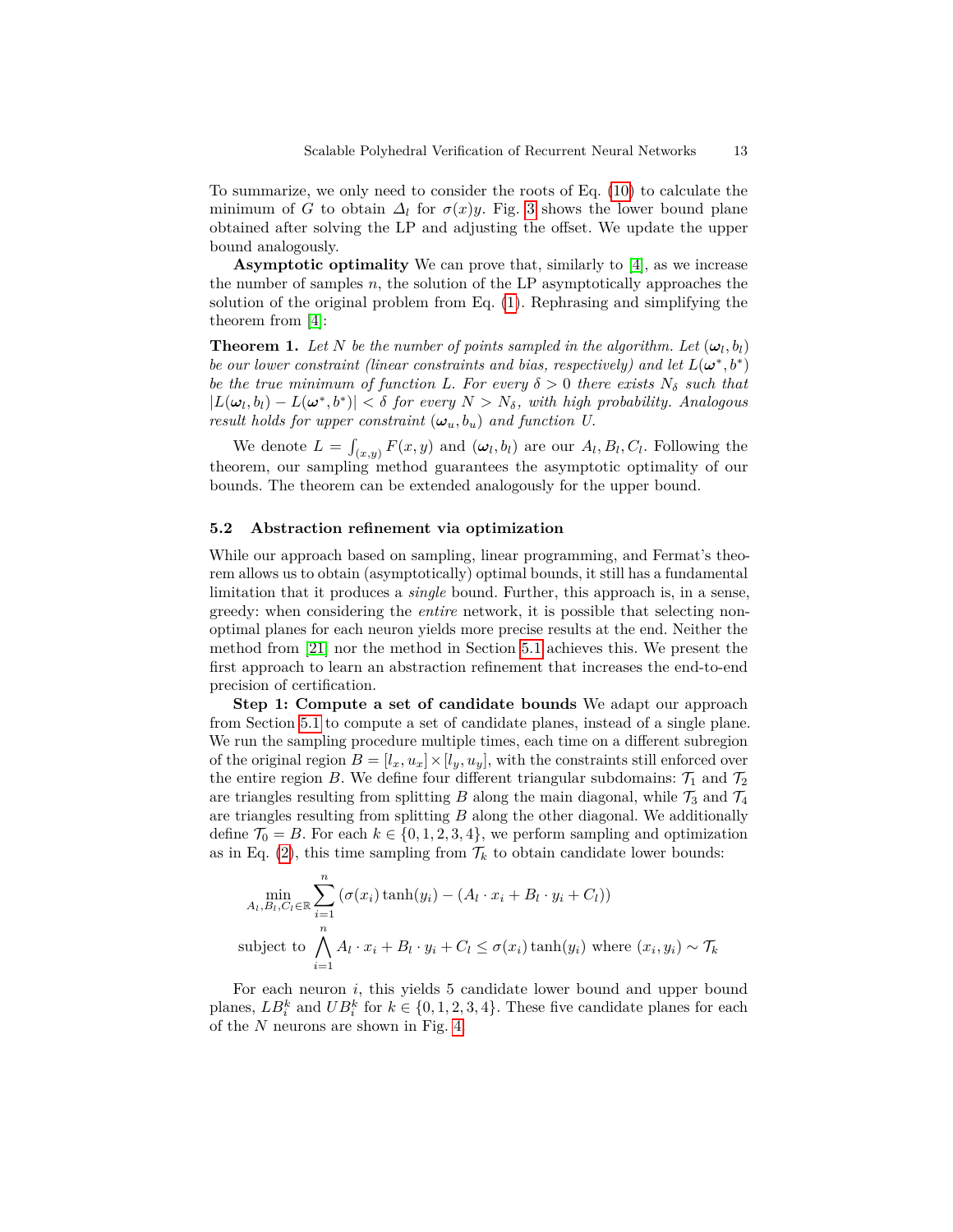<span id="page-13-0"></span>

Fig. 4: Learning to combine linear bounds via gradient descent. Here the five candidate planes multiplied by  $\lambda$  are depicted either in green or red, or both. Green represents the sampled domain,  $\mathcal{T}_k$ , and red is the extension of the obtained green plane out of the domain. With the linear combination of the planes, we compute the bound, calculate the loss, and backpropagate.

**Step 2: Find the optimal combinations of the bounds** Next, our goal is to learn a linear combination of the computed candidate bounds which yields the highest end-to-end certification precision for the given input region. To do this, we define the lower and upper bound of neuron *i* as a linear combination of the proposed five bounds:

$$
LB_i = \sum_{k=0}^{4} \lambda_i^{LB} \cdot LB_i^k, \ \sum_{k=0}^{4} \lambda_i^{LB} = 1, UB_i = \sum_{k=0}^{4} \lambda_i^{UB} \cdot UB_i^k, \ \sum_{k=0}^{4} \lambda_i^{UB} = 1.
$$

Recall that we formulate robustness certification as proving that for all labels *i* different from the ground truth label *t*:  $z_t - z_i > 0$ . The lower bound on  $z_t - z_i$  is computed using backsubstitution [\[39\]](#page-22-4), as shown in our overview example in Section [4.](#page-6-0) However, this lower bound now depends on the coefficients  $\lambda$ , so we define the function  $f(x, \epsilon, i, \lambda)$  which computes the lower bound of the expression  $z_t - z_i$  when using  $\lambda$  to combine the neuron bounds.

We describe our approach to find the best coefficients  $\lambda$  in Algorithm [1.](#page-14-0) Consider the number of possible labels *m* and the number of binary operations of interest  $N_{ops}$ . To find  $\lambda$ , we solve the optimization problem for each label *i*:

$$
z_t - z_i > \max_{\lambda} f(x, \epsilon, i, \lambda)
$$

If the solution to the above optimization problem is positive, then we proved robustness with respect to class *i*. In the algorithm, we initialize  $\lambda$ , a prenormalized vector of  $\lambda$ , for each neuron, uniformly between -1 and 1. Then, in each epoch, we compute the normalized  $\lambda$  by applying softmax to  $\lambda$  and run certification using  $\lambda$ , obtaining a loss  $\mathcal L$  equal to the value  $-f(x, \epsilon, i, \lambda)$ . We perform gradient descent update on  $\lambda$  based on the loss. If the loss is negative, we have found  $\lambda$  which proves the robustness and the algorithm terminates. The core updating flow is shown in Fig. [4.](#page-13-0)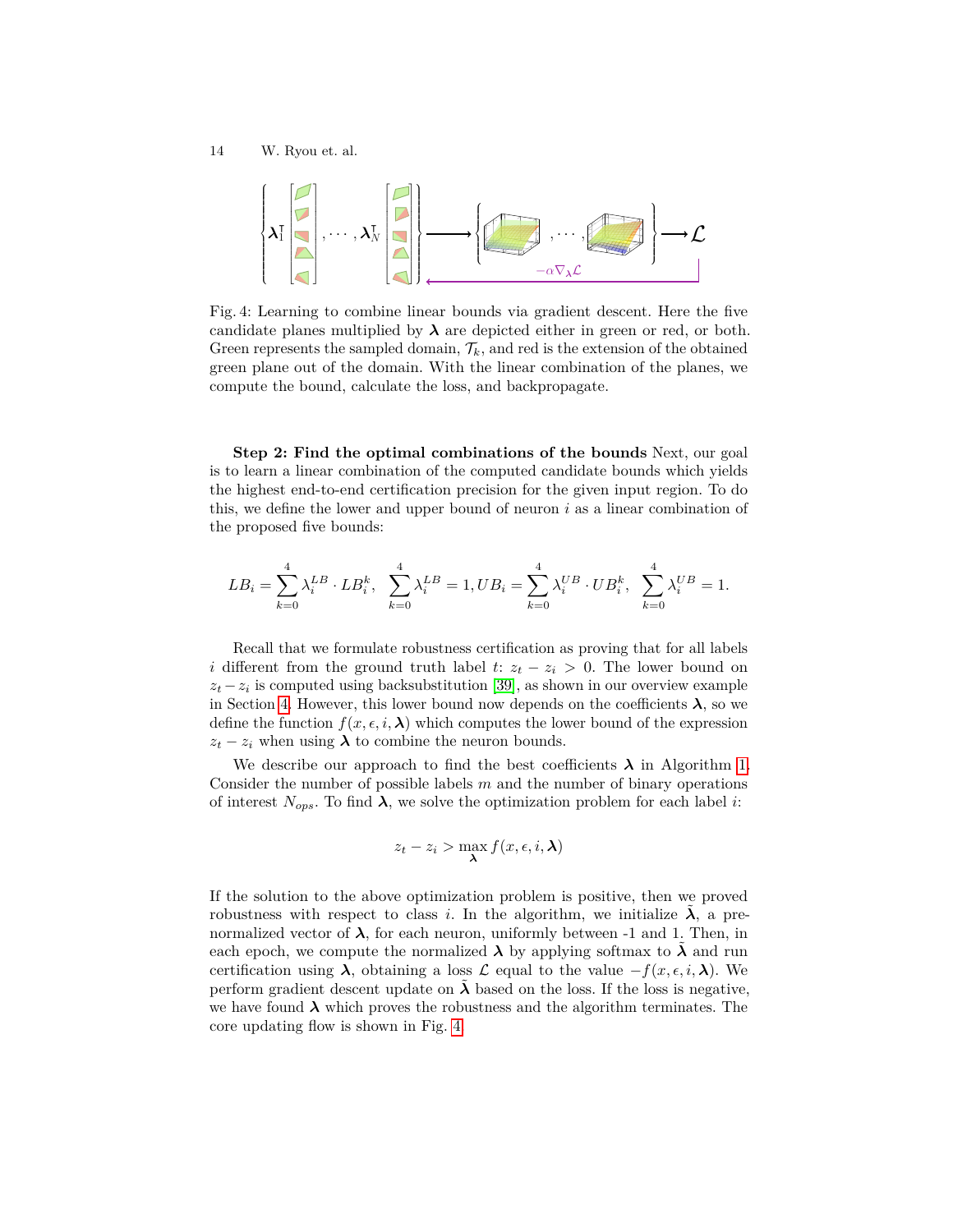#### <span id="page-14-0"></span>**Algorithm 1** Learning  $\lambda$  via gradient descent

**Given** input  $x$ , label  $y$ , model  $M$ , perturbation  $\epsilon$ Initialize the polyhedral abstractions and candidate bounds based on  $x$ , M and  $\epsilon$ . **for**  $i \leftarrow 1$  **to**  $m$  **where**  $i \neq y$  **do** Initialize  $\tilde{\lambda} \sim [-1, 1]^{N_{ops} \times 5}$ , *epoch*  $\leftarrow 0$ **repeat**  $\lambda \leftarrow \text{SoftMax}(\tilde{\lambda}), \mathcal{L} \leftarrow -f(x, \epsilon, i, \lambda), \tilde{\lambda} \leftarrow \tilde{\lambda} - \alpha \nabla_{\tilde{\lambda}} \mathcal{L}, epoch \leftarrow epoch + 1$ **until**  $epoch = max\_epoch$  or  $\mathcal{L} < 0$ **if**  $\mathcal{L} > 0$  **then return** not certified **end if end for return** certified

# **6 Certification of Speech Preprocessing**

Speech preprocessing transforms the original set of perturbed speech signals, represented via intervals, through complex pipeline operations, into a non-linear and non-convex set. Propagating this set through the network is computationally expensive (infeasible for large models). To address this issue, we define precise overapproximations of key non-linear operations found in the speech preprocessing pipeline, such as Square and Log, expressed in the DeepPoly abstraction. These approximate bounds are computed via constant time closed form formulas based on concrete bounds of the inputs. We note that the first and third stages of the pipeline described in Section [3.3](#page-4-1) involve an affine transformation, captured exactly using DeepPoly. Overall, when combined with our LSTM verifier, this method yields more precise end-to-end certification results than using intervals for approximating speech preprocessing.

**Square** The lower and upper polyhedral bounds of the output of the square function  $y = x^2$  where  $x \in [l_x, u_x]$  are shown in Fig. [5a.](#page-15-0) We first consider the bounds for *y* which minimize the area in the *xy*-plane. The upper bound  $UB_y$  is obtained by computing the chord joining the end points  $(l_x, l_x^2)$  and  $(u_x, u_x^2)$ . The lower bound is a line parallel to  $UB_y$  passing through a point  $((u_x + l_x)/2, ((u_x + l_x)/2)^2)$  in the middle of the curve.

$$
LB_y = (u_x + l_x) \cdot x - ((u_x + l_x)/2)^2
$$
,  $UB_y = (u_x + l_x) \cdot x - u_x \cdot l_x$ .

While the above bounds would be sufficient in any other domain, they do not work for the speech domain as the subsequent Log requires that the input is strictly non-negative, as it is not defined for negative inputs. Also, we should carefully consider the floating point errors during calculations. Hence, we introduce the additional parameter  $\delta \in \mathbb{R}$ , a small threshold value to ensure the lower bound stays non-negative. In our experiments, we set  $\delta = 1 \times 10^{-5}$ . Upper and lower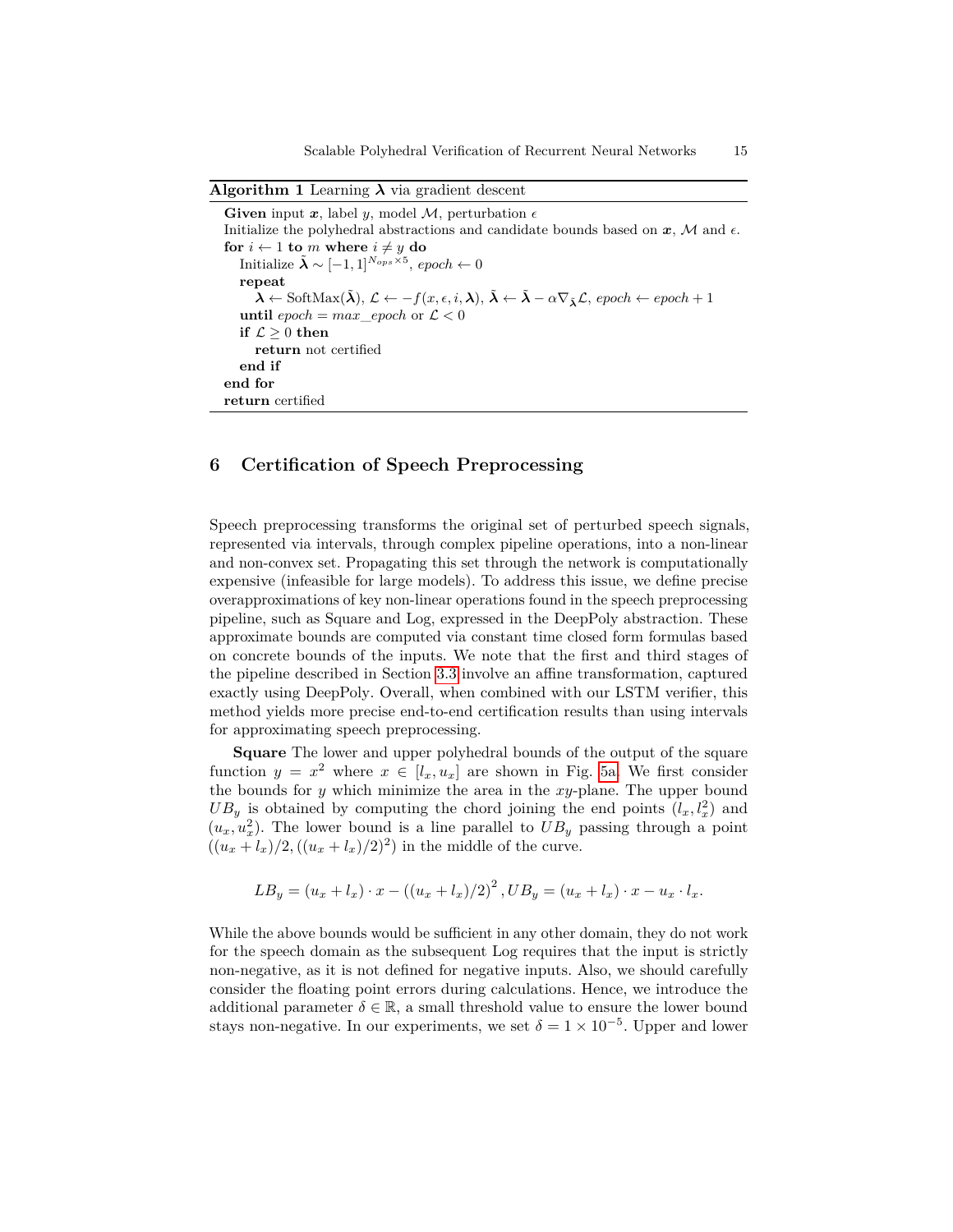16 W. Ryou et. al.

<span id="page-15-0"></span>

(a) Abstraction for square function with threshold  $\delta = 0$ 



)

(b) Abstraction for log function.

Fig. 5: Two polyhedral abstractions for the speech preprocessing stage. bounds for  $y = x^2$  are computed as  $UB_y = (u_x + l_x) \cdot x - u_x \cdot l_x$  and  $LB_y =$ 

$$
\begin{cases} 2 \cdot (l_x + \sqrt{l_x^2 - \delta}) \cdot x - (l_x + \sqrt{l_x^2 - \delta})^2 & 3 \cdot l_x^2 + 2 \cdot l_x.u_x - u_x^2 \le 4 \cdot \delta, \sqrt{\delta} \le l_x \\ 2 \cdot (u_x - \sqrt{u_x^2 - \delta}) \cdot x - (u_x - \sqrt{u_x^2 - \delta})^2 & 3 \cdot u_x^2 + 2.u_x.l_x - l_x^2 \le 4 \cdot \delta, u_x \le -\delta \\ 0 & l_x \le \sqrt{\delta}, -\sqrt{\delta} \le u_x \\ (u_x + l_x) \cdot x - ((u_x + l_x)/2)^2 & \qquad o.w. \end{cases}
$$

**Log** We define the polyhedral abstraction of the output  $y = \log(x)$  of the log operation where  $x \in [l_x, u_x]$ , as shown in Fig. [5b.](#page-15-0) Our abstractions are optimal and minimize the area in the *xy*-plane. The lower bound  $LB<sub>y</sub>$  is the chord joining the end points  $(l_x, \log(l_x))$  and  $(u_x, \log(u_x))$ . The upper bound  $UB_y$  is obtained by computing a line parallel to *LB<sup>y</sup>* passing through the middle of the curve at  $((u_x + l_x)/2, \log((u_x + l_x)/2))$ . Our final abstractions are:

$$
LB_y = \log(l_x) + \frac{x - l_x}{u_x - l_x} \log(\frac{u_x}{l_x}), UB_y = \frac{2 \cdot x}{u_x + l_x} - 1 + \log(\frac{u_x + l_x}{2}).
$$

## **7 Experimental Evaluation**

We implemented our approach in a verifier called PROVER, using PyTorch [\[30\]](#page-22-17) and Gurobi 9.0 for solving linear programs. The code is available in [https://github.](https://github.com/eth-sri/prover) [com/eth-sri/prover](https://github.com/eth-sri/prover). We evaluate Prover on speech classifiers for FSDD [\[17\]](#page-21-18) and GSC v2 [\[44\]](#page-22-18) datasets. Then, we compare PROVER against POPQORN  $[21]$ on the MNIST image classification task proposed by it. We note that POPQORN does not scale to the speech classifiers considered in our work. We demonstrate further scalability by verifying large motion sensor sequence classifier trained on HAPT [\[33\]](#page-22-19) dataset containing 256 hidden dimensional 4 layered LSTM units.

**Setup** GSC dataset experiments ran on an Nvidia GeForce RTX 2080, while the rest ran on a single Tesla V100. Following convention from prior work [\[39\]](#page-22-4), we consider only those inputs that are classified correctly without perturbation. We use the same set of hyperparameters for the experiments unless specifically mentioned. We use 100 sampling points for constructing the linear program and optimize  $\lambda$  parameters using Adam [\[20\]](#page-21-19) for 100 epochs. During optimization, we initialize the learning rate to 100 and multiply it by 0*.*98 after every epoch.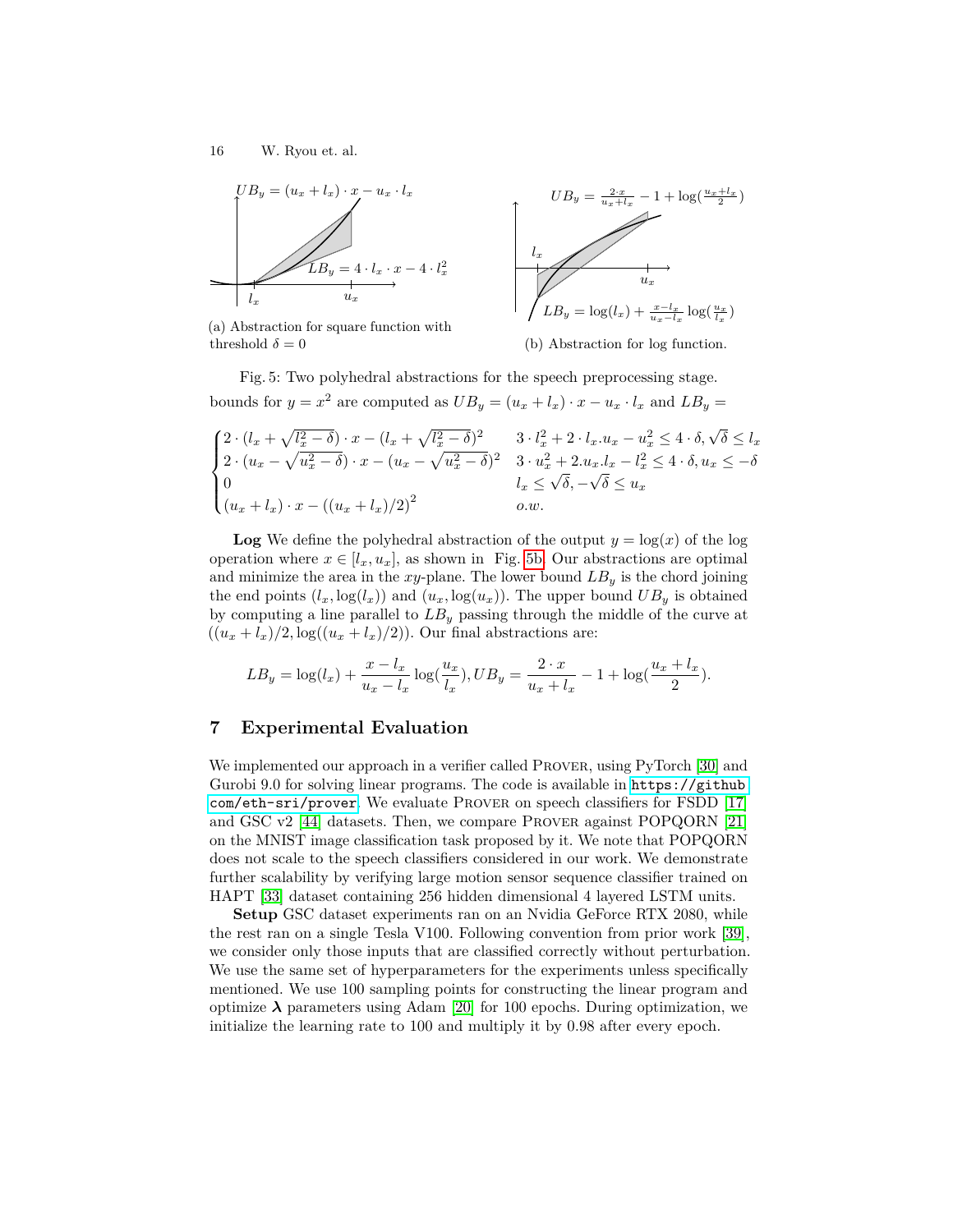<span id="page-16-0"></span>

Fig. 6: Performance plots for the FSDD and GSC datasets with different perturbations. All tests are done with the same architecture described in the text.

## **7.1 Speech classification**

We certify the robustness of two speech classifiers for the FSDD and GSC  $v2$ datasets. FSDD consists of recordings of digits spoken by six different speakers, recorded at 8kHz. GSC has 35 distinct labels of single word utterances at 16kHz. We compare our base method based on sampling and linear programming (Section [5.1\)](#page-9-0), denoted as Prover (LP), and our method using abstraction refinement via optimization (Section [5.2\)](#page-12-0), denoted as Prover (OPT).

**Preprocessing** A key challenge in speech classification, not encountered in the image domain, is the complex preprocessing stage before the LSTM network. The preprocessing stage in this experiment consists of FFT and Melfilter transformations. Preprocessed input then passes through the fully connected layer with ReLU activation followed by the LSTM unit.

**FSDD certification** We used the following parameters for the preprocessing: we slice the raw wave signal with length 256 using a stride of 200 with 10 Melfrequencies. For this experiment, we trained an LSTM network with two LSTM layers and 32 hidden units each, preceded by a 40 ReLU-activated fully-connected layer. This network achieves an accuracy of 83.6% on the FSDD task. The average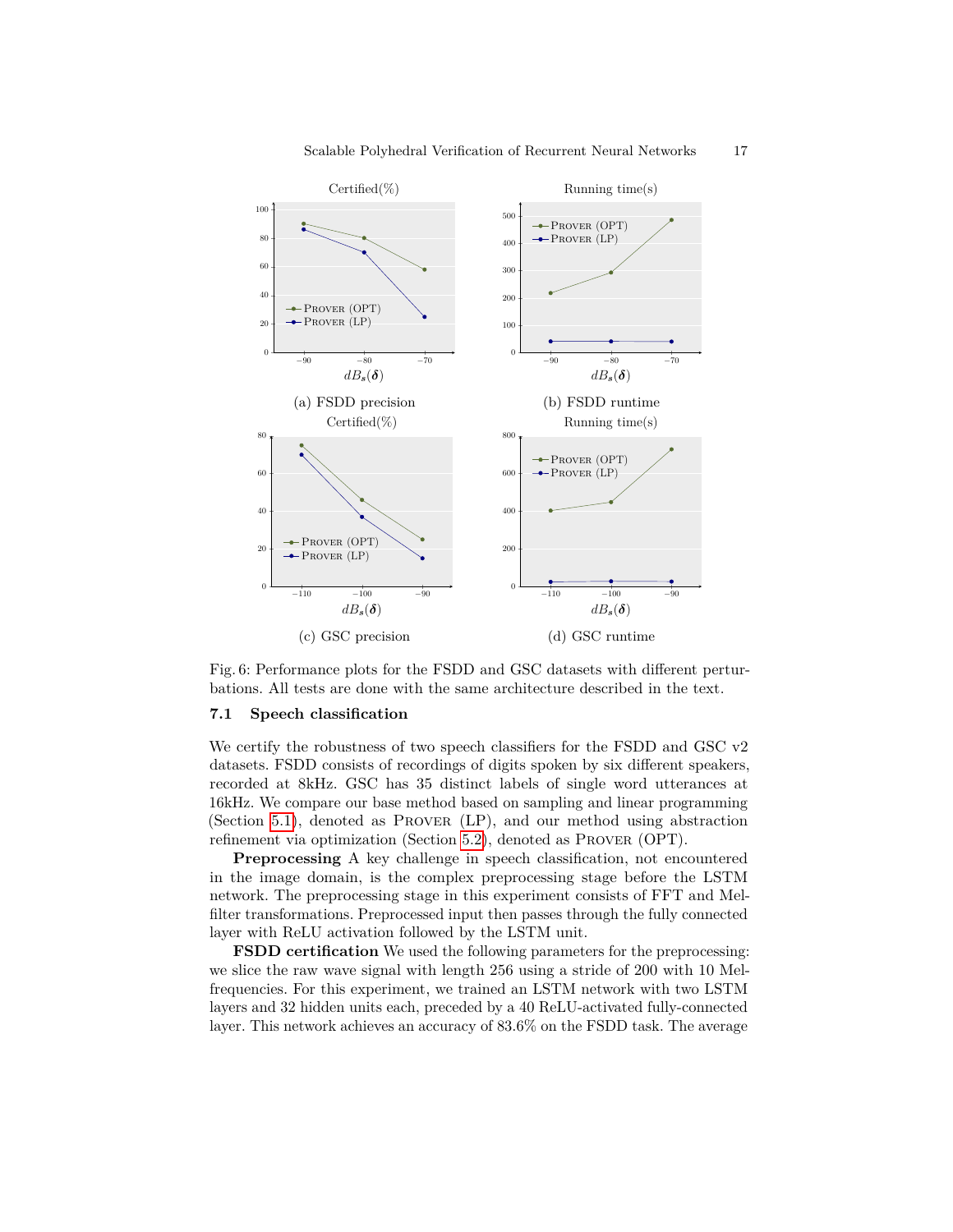number of frames was 14.7. We verify the first 100 correctly classified inputs for each perturbation. Our perturbation metric on speech classification tasks is described in Section [3.1.](#page-3-0) Our results are shown in Fig. [6a](#page-16-0) and Fig. [6b.](#page-16-0) We vary the decibel perturbation between -90 dB and -70 dB and evaluate the precision and runtime of Prover. Fig. [6a](#page-16-0) shows the percentage of certified samples: our method based on optimizing the bounds (OPT) performs best, e.g., certifying twice as many samples compared to LP, for a significant perturbation of -70 dB. In terms of runtime, Fig. [6b](#page-16-0) shows that the OPT runtime increases with the perturbation magnitude, meaning that the optimizer needs more iterations to converge to the resulting bounds.

**Interval vs. Polyhedral abstraction for speech preprocessing** We studied experimentally the importance of designing precise polyhedral abstractions of the speech preprocessing pipeline. If we replace the polyhedral bounds for the square and logarithm operations with interval constraints, the precision of PROVER (LP) drops from  $86\%$  to  $61\%$  on -90dB and from  $70\%$  to  $20\%$ on -80dB. This shows the importance of keeping relational information while overapproximating the speech preprocessing pipeline.

**GSC certification** We used the following parameters for the preprocessing: we downsample the raw input to 8kHz, sliced the signal in length 1024, followed by 10 Mel-frequency filterbanks. As with the FSDD architecture, we used two layers of LSTM and 50 hidden units each, preceded by a 50 ReLU-activated fully-connected layer. This network achieves accuracy of 80% on the GSC task. Certifying the GSC classifier is more challenging than FSDD: this dataset has 35 labels, compared to 10 in FSDD. The larger label set size requires Prover to compare 34 output differences - acquiring the lower bounds of  $l_{GT} - l_{FL}$  where each term stands for the final output score for the ground truth and false label, respectively. Fig. [6c](#page-16-0) shows the percentage of certified samples: 75% on -110dB and 46% on -100dB with Prover (OPT), again higher precision than Prover (LP). Fig. [6d](#page-16-0) shows the longer running time for Prover (OPT) than on FSDD, due to its larger label set size.

#### **7.2 Image classification**

Based on the setup from [\[21\]](#page-21-11), we flatten each image into a vector of dimension 784. This vector is partitioned into a sequence of *f* frames (*f* depends on the experiment). Next, the LSTM uses this frame as an input.

**Comparison with POPQORN** We compare the precision and scalability of Prover against POPQORN [\[21\]](#page-21-11). We trained an LSTM network containing 1 layer with 32 hidden units using standard training, achieving an accuracy of 96.5%. The network receives a sequence of  $f = 7$  image slices as input and predicts a digit corresponding to the image.

As POPQORN is slow, we used only ten correctly classified images randomly sampled from the test set. For each frame index *i* and each method, we compute the maximum perturbation bound  $\epsilon$  such that the method can certify that the LSTM classifier is robust to perturbations up to  $\epsilon$  in the *L*<sub>∞</sub>-norm of the *i*-th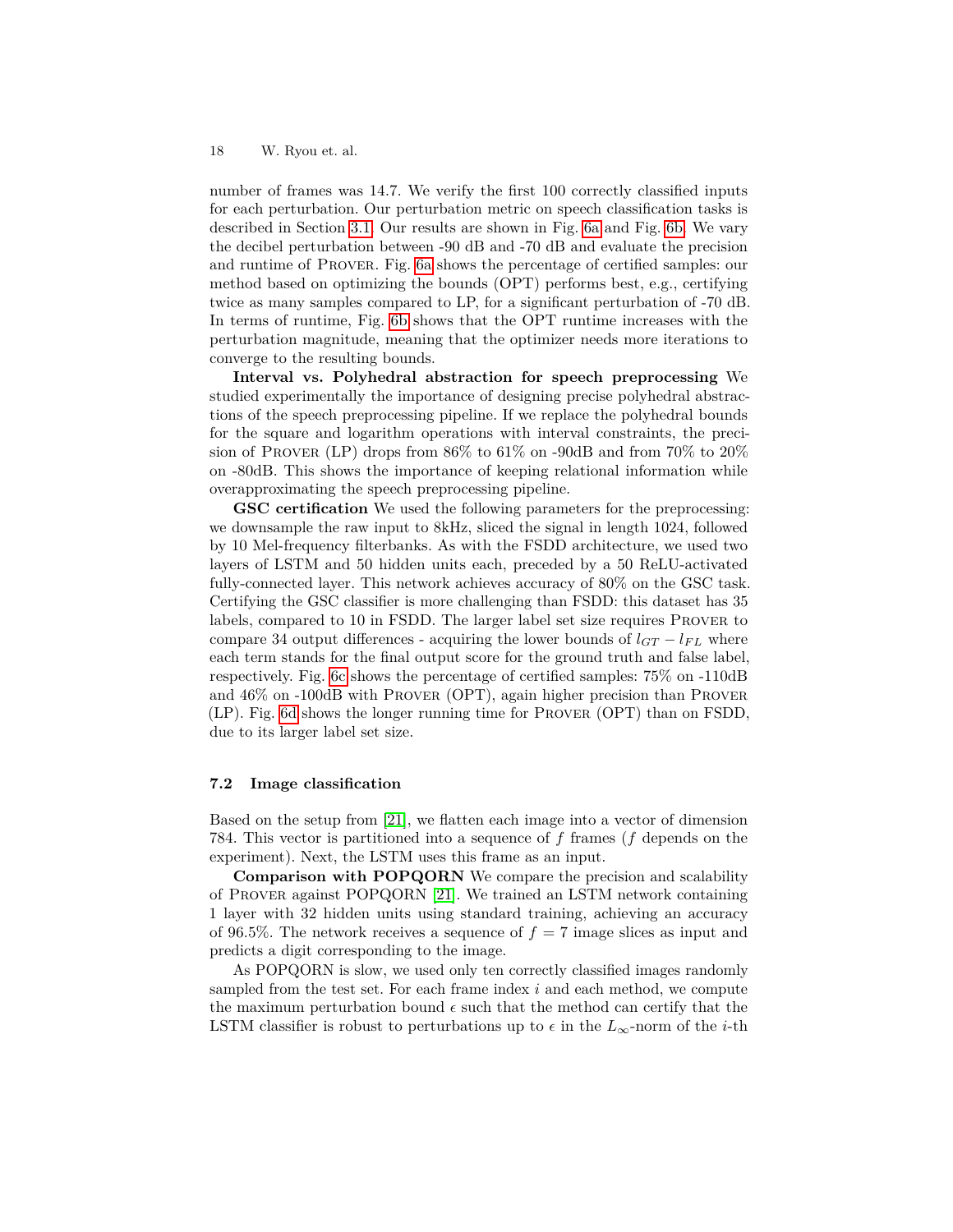|                          |                                  |              |                    | Certified $(\%)$ Running time (s) |
|--------------------------|----------------------------------|--------------|--------------------|-----------------------------------|
|                          | $F H$ L Accuracy (%) by OPT / LP |              |                    | by OPT                            |
| 4 3 2 1                  |                                  | 96.1         | 91 / 89            | 14.5                              |
| $4\,32\,2$<br>$4\,32\,3$ |                                  | 96.7<br>95.8 | 92 / 73<br>95 / 65 | 29.1<br>43.1                      |
| 4 64 1<br>4 1 28 1       |                                  | 97.3<br>97.1 | 93 / 92<br>95 / 95 | 27.0<br>52.4                      |
| 7 32 1                   |                                  | 96.5         | 63 / 56            | 32.1                              |

<span id="page-18-1"></span>Table 1: Certification of several LSTM models using PROVER with  $\epsilon = 0.01$ . F, H, and *L* denote the number of frames, LSTM hidden units and layers respectively.

slice of the image. We determine the maximum  $\epsilon$  using the same binary search procedure as in [\[21\]](#page-21-11).

Fig. [7](#page-18-0) presents the results of this experiment. We observe that, for all three methods, early frames have smaller  $\epsilon$  certified perturbation bounds than the later frames. The reason is that the approximation error on frame 1 propagates through the later frames to the classifying layer, while the error on frame 7 only affects the last layer. Across all frames, both our LP and OPT methods significantly outperform POPQORN, meaning that Prover enables a more precise abstraction than POPQORN. As for speech classifiers, OPT is more precise than LP. We compare running times of the three methods on perturbations in the first frame – most challenging as it requires propagating through all timesteps. Here, Prover (LP), Prover (OPT), and POPQORN take 65,348, and

<span id="page-18-0"></span>

Fig. 7: Results for the comparison between Prover and POPQORN. Plotted points represent the maximum  $L_{\infty}$  norm perturbation for each frame index 1 through 7.

2,160 seconds respectively per example on average. We conclude that both variants of PROVER are more precise than POPQORN while being  $33.2\times$  and  $6.21\times$ more scalable for LP and OPT respectively.

**Effect of model size** We evaluate the scalability of PROVER by certifying several recurrent architectures, with varying number of frames *F*, hidden units *H* and LSTM layers *L*. For each network, we certify the first 100 correctly classified images using the same perturbation  $\epsilon = 0.01$  for all frames, with 3 repetitions. While in the previous experiment we certified each frame separately to closely follow the setup from [\[21\]](#page-21-11), it is more natural to assume the adversary is able to perturb the entire input. The results are shown in Table [1.](#page-18-1) We observe that the precision of Prover is affected mostly by the number of frames, as the precision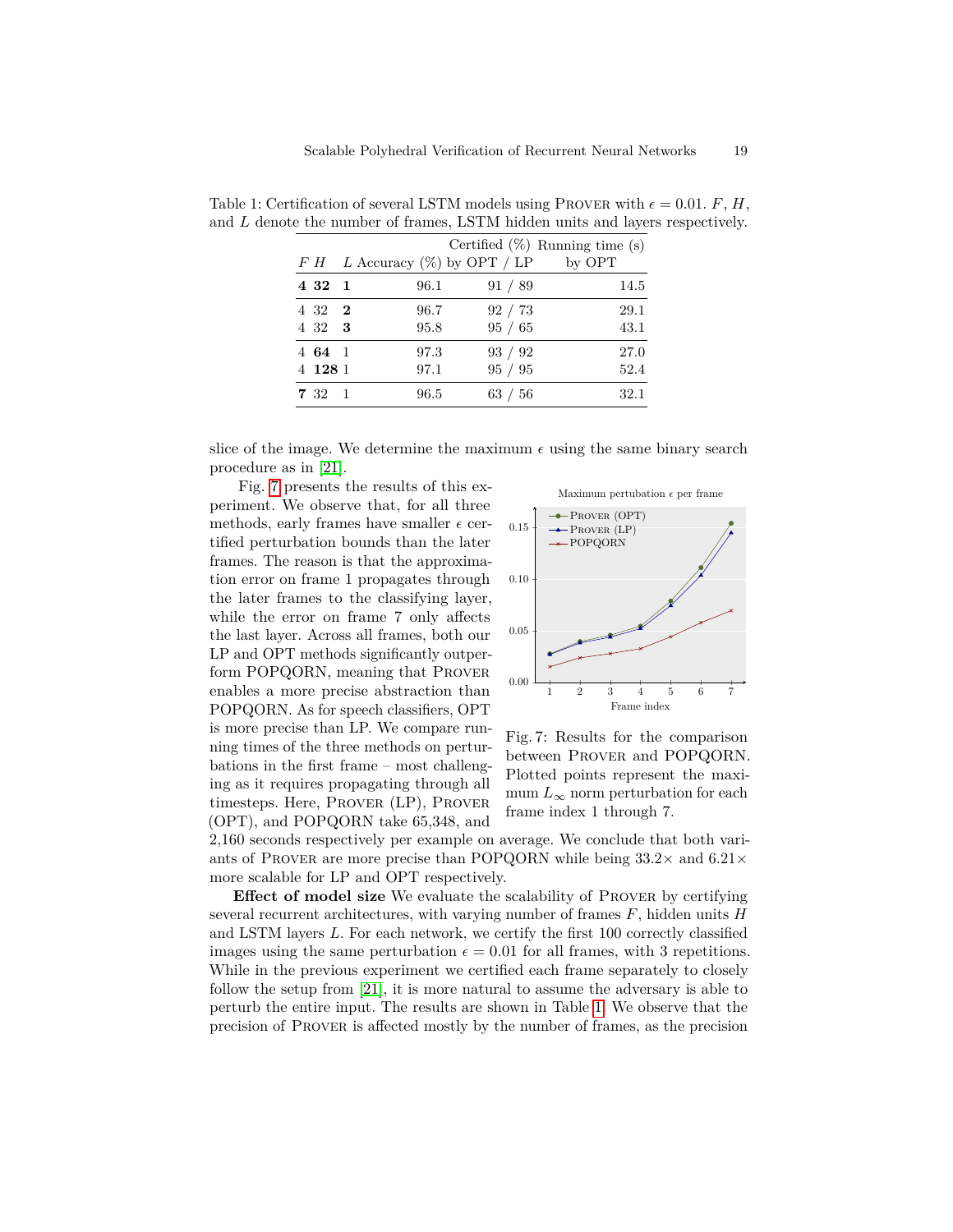<span id="page-19-0"></span>

Fig. 8: Results on MNIST with different epsilons and  $F = 4, H = 32, L = 2$ .

loss accumulates along the frames. Naturally, the running time increases with the number of neurons and frames, as Prover is optimizing the bounds for each  $\sigma(x)$  tanh(*y*) operation. However, we also observe a counter-intuitive phenomenon that Prover (OPT) performs better with multi-layer models than with the single-layer model. The precision from Prover (LP) drops with the number of LSTM layers unlike those from Prover (OPT). We hypothesize that an increased number of trainable parameters enhances the flexibility of the bounds for the optimization, allowing us to find more combinations of the bounds that certify the input. Prover (LP) has non-flexible bounds, so the error propagates.

**Effect of perturbation budget** We certify the robustness of the MNIST classifier for different  $\epsilon$  values. We again evaluated 100 correctly classified samples from the test set. Fig. [8](#page-19-0) shows the experimental results. The OPT version has significantly higher precision than LP: i.e., for  $\epsilon = 0.013$  in Fig. [8a,](#page-19-0) LP proves 39% while OPT certifies 89% of samples with a higher runtime in Fig. [8b.](#page-19-0)

#### **7.3 Motion sensor data classification**

We further demonstrate the scalability of PROVER by considering a large classifier containing 4 LSTM layers with 256 hidden units each for the human activity recognition dataset HAPT [\[33\]](#page-22-19). Each input in the dataset consists of recorded triaxial linear accelerations and angular velocities, sampled at 50Hz. Here, we restricted HAPT to six activity classes and we trimmed angular velocities to at most 6 seconds after the point of prediction. Each input sequence is sliced into sliding windows of 0.5 seconds, which are then passed as an input to the classifier. The trained classifier achieves 88% test accuracy. Identical to the other experiments, we run PROVER on the first 100 correctly classified inputs.

Results, shown in Figure [9,](#page-20-7) indicate that Prover (OPT) verifies more inputs than Prover (LP), for all perturbation budgets. Although the number of parameters has increased, Fig. [9b](#page-20-7) shows smaller running times compared to Fig. [6b](#page-16-0) and Fig. [6d.](#page-16-0) This is because of the smaller number of classes in HAPT, as the verification needs to perform the backsubstitution for each incorrect class.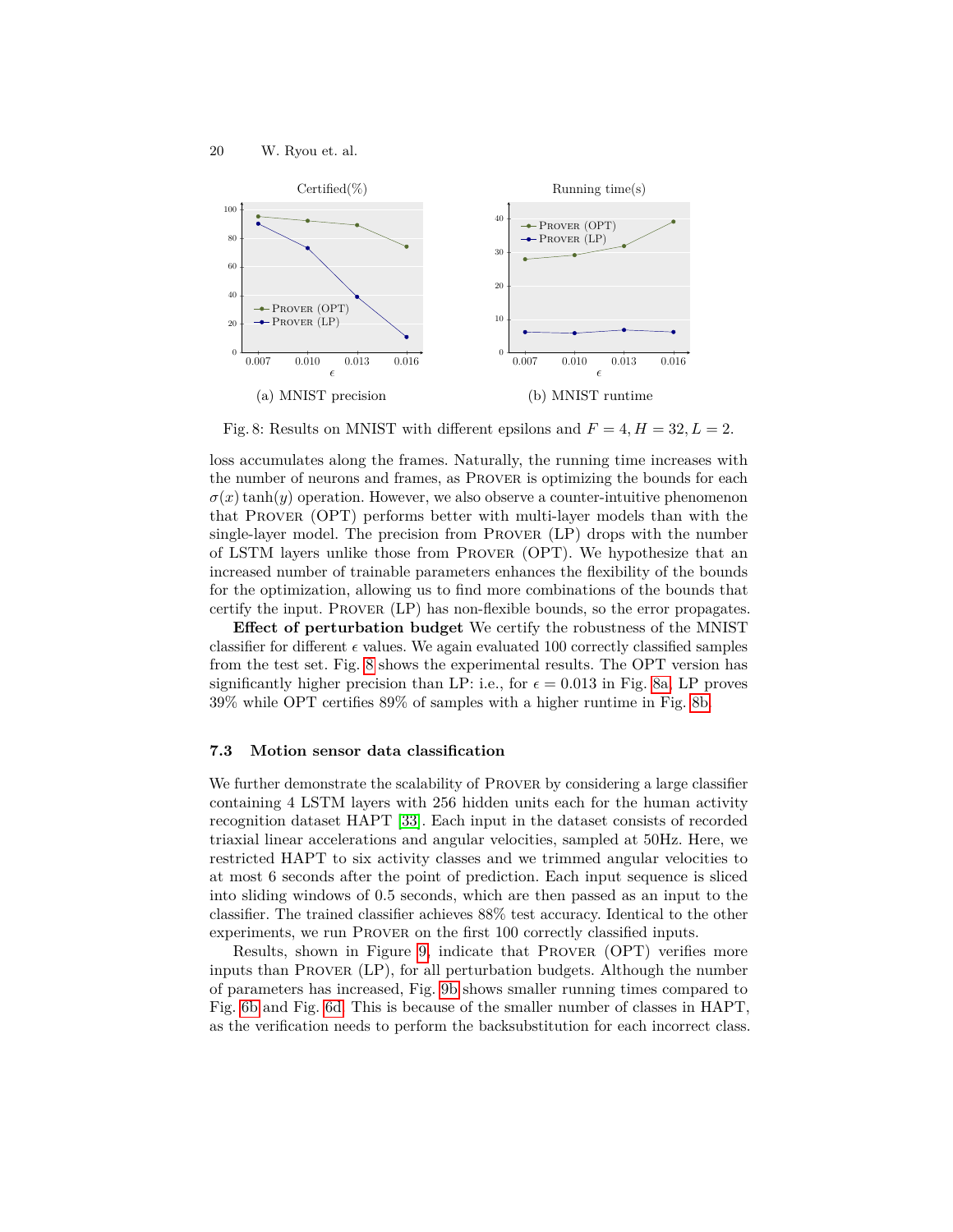<span id="page-20-7"></span>

Fig. 9: Results on HAPT with different epsilons and  $H = 256, L = 4$ .

This result shows that Prover (i) is applicable to LSTM classifiers in various domains, and (ii) scales to the large models.

# **8 Conclusion**

We introduced a novel approach for certifying RNNs based on a combination of linear programming and abstraction refinement. The key idea is to compute a polyhedral abstraction of the non-linear operations found in the recurrent cells and to dynamically adjust this abstraction according to each input example being certified. Our experimental results show that Prover is more precise and scalable than prior work. These advances enable Prover to certify, for the first time, the robustness of LSTM-based speech classifiers.

# **References**

- <span id="page-20-1"></span>1. Fermat's theorem, <https://planetmath.org/fermatstheoremstationarypoints>
- <span id="page-20-4"></span>2. Akintunde, M.E., Kevorchian, A., Lomuscio, A., Pirovano, E.: Verification of rnnbased neural agent-environment systems. In: Proceedings of the AAAI Conference on Artificial Intelligence (2019)
- <span id="page-20-5"></span>3. Angluin, D.: Learning regular sets from queries and counterexamples. Information and computation **75**(2), 87–106 (1987)
- <span id="page-20-0"></span>4. Balunovic, M., Baader, M., Singh, G., Gehr, T., Vechev, M.: Certifying geometric robustness of neural networks. In: Advances in Neural Information Processing Systems (2019)
- <span id="page-20-6"></span>5. Balunovic, M., Vechev, M.: Adversarial training and provable defenses: Bridging the gap. In: International Conference on Learning Representations (2020)
- <span id="page-20-2"></span>6. Biggio, B., Corona, I., Maiorca, D., Nelson, B., Šrndić, N., Laskov, P., Giacinto, G., Roli, F.: Evasion attacks against machine learning at test time. In: Joint European conference on machine learning and knowledge discovery in databases (2013)
- <span id="page-20-3"></span>7. Carlini, N., Mishra, P., Vaidya, T., Zhang, Y., Sherr, M., Shields, C., Wagner, D., Zhou, W.: Hidden voice commands. In: 25th {USENIX} Security Symposium ({USENIX} Security 16). pp. 513–530 (2016)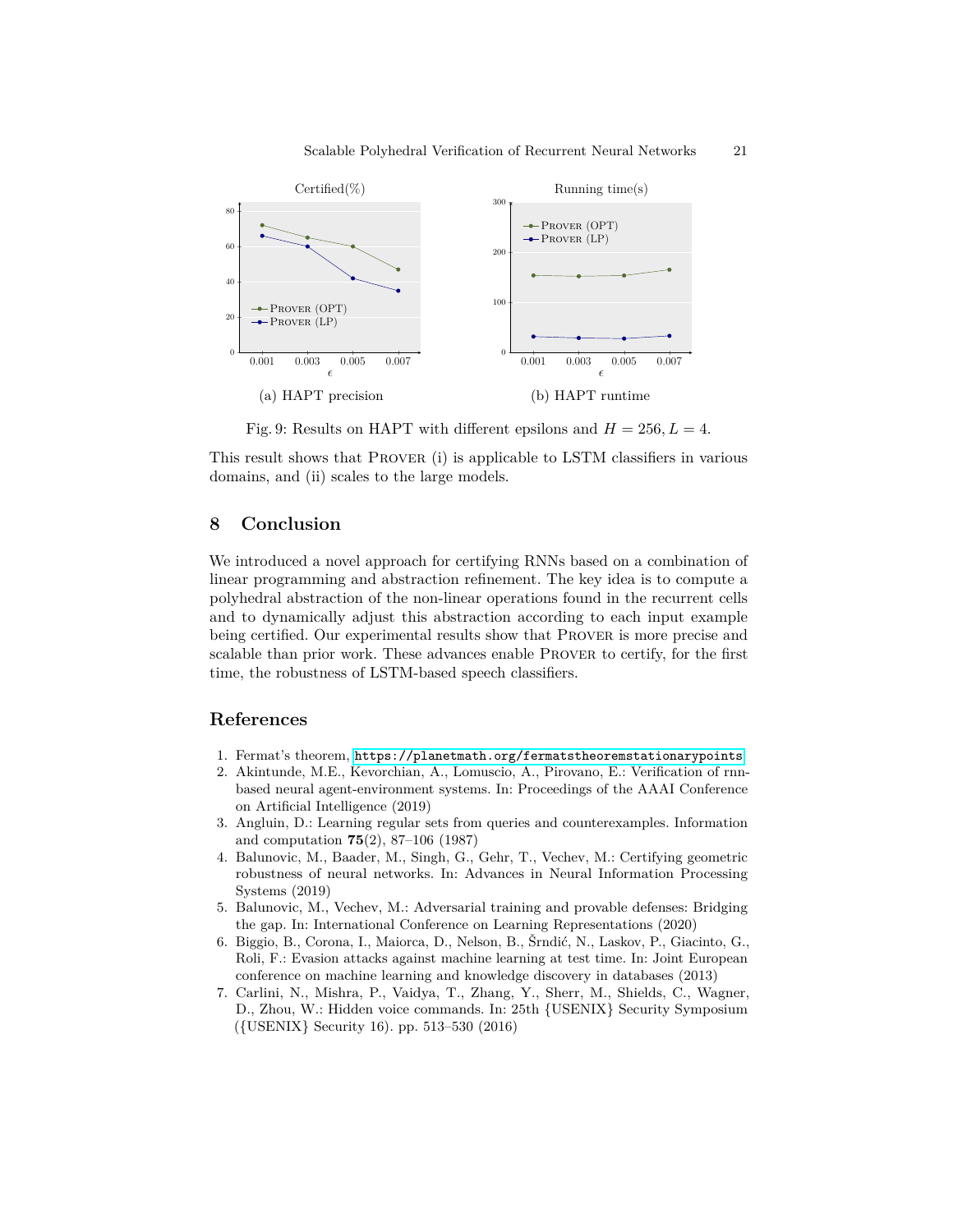- 22 W. Ryou et. al.
- <span id="page-21-2"></span>8. Carlini, N., Wagner, D.: Audio adversarial examples: Targeted attacks on speechto-text. In: 2018 IEEE Security and Privacy Workshops (SPW) (2018)
- <span id="page-21-10"></span>9. Cho, K., van Merrienboer, B., Gülçehre, Ç., Bahdanau, D., Bougares, F., Schwenk, H., Bengio, Y.: Learning phrase representations using RNN encoder-decoder for statistical machine translation. In: EMNLP. pp. 1724–1734 (2014)
- <span id="page-21-8"></span>10. Cousot, P., Cousot, R.: Abstract interpretation: a unified lattice model for static analysis of programs by construction or approximation of fixpoints. In: Proc. Principles of Programming Languages. ACM (1977)
- <span id="page-21-0"></span>11. Diro, A., Chilamkurti, N.: Leveraging lstm networks for attack detection in fog-tothings communications. IEEE Communications Magazine **56**(9), 124–130 (2018)
- <span id="page-21-5"></span>12. Dvijotham, K., Gowal, S., Stanforth, R., Arandjelovic, R., O'Donoghue, B., Uesato, J., Kohli, P.: Training verified learners with learned verifiers. arXiv:1805.10265 (2018)
- <span id="page-21-6"></span>13. Fischer, M., Baader, M., Vechev, M.: Certification of semantic perturbations via randomized smoothing. arXiv:2002.12463 (2020)
- <span id="page-21-12"></span>14. Hannun, A., Case, C., Casper, J., Catanzaro, B., Diamos, G., Elsen, E., Prenger, R., Satheesh, S., Sengupta, S., Coates, A., et al.: Deep speech: Scaling up end-to-end speech recognition. arXiv:1412.5567 (2014)
- <span id="page-21-9"></span>15. Hochreiter, S., Schmidhuber, J.: Long short-term memory. Neural Comput. **9**(8), 1735–1780 (Nov 1997)
- <span id="page-21-4"></span>16. Hu, W., Tan, Y.: Black-box attacks against rnn based malware detection algorithms. arXiv:1705.08131 (2017)
- <span id="page-21-18"></span>17. Jackson, Z.: Free spoken digit dataset. [https://github.com/Jakobovski/](https://github.com/Jakobovski/free-spoken-digit-dataset) [free-spoken-digit-dataset](https://github.com/Jakobovski/free-spoken-digit-dataset) (2020)
- <span id="page-21-14"></span>18. Jacoby, Y., Barrett, C., Katz, G.: Verifying recurrent neural networks using invariant inference. arXiv:2004.02462 (2020)
- <span id="page-21-15"></span>19. Khmelnitsky, I., Neider, D., Roy, R., Barbot, B., Bollig, B., Finkel, A., Haddad, S., Leucker, M., Ye, L.: Property-directed verification of recurrent neural networks. arXiv:2009.10610 (2020)
- <span id="page-21-19"></span>20. Kingma, D.P., Ba, J.: Adam: A method for stochastic optimization. arXiv:1412.6980 (2014)
- <span id="page-21-11"></span>21. Ko, C., Lyu, Z., Weng, T., Daniel, L., Wong, N., Lin, D.: Popqorn: Certifying robustness of recurrent neural networks. In: International Conference on Machine Learning (ICML) (2019)
- <span id="page-21-3"></span>22. Li, J., Qu, S., Li, X., Szurley, J., Kolter, J.Z., Metze, F.: Adversarial music: Real world audio adversary against wake-word detection system. In: Advances in Neural Information Processing Systems. pp. 11908–11918 (2019)
- <span id="page-21-7"></span>23. Lyu, Z., Ko, C.Y., Kong, Z., Wong, N., Lin, D., Daniel, L.: Fastened crown: Tightened neural network robustness certificates. arXiv:1912.00574 (2019)
- <span id="page-21-17"></span>24. Miné, A.: A new numerical abstract domain based on difference-bound matrices. In: Proc. Programs As Data Objects (PADO). pp. 155–172 (2001)
- <span id="page-21-16"></span>25. Miné, A.: The octagon abstract domain. Higher Order and Symbolic Computation **19**(1), 31–100 (2006)
- <span id="page-21-13"></span>26. Neekhara, P., Hussain, S., Pandey, P., Dubnov, S., McAuley, J., Koushanfar, F.: Universal adversarial perturbations for speech recognition systems. arXiv:1905.03828 (2019)
- <span id="page-21-1"></span>27. Pachocki, J., Brockman, G., Raiman, J., Zhang, S., Pondé, H., Tang, J., Wolski, F., Dennison, C., Jozefowicz, R., Debiak, P., et al.: Openai five. URL https://blog. openai. com/openai-five (2018)